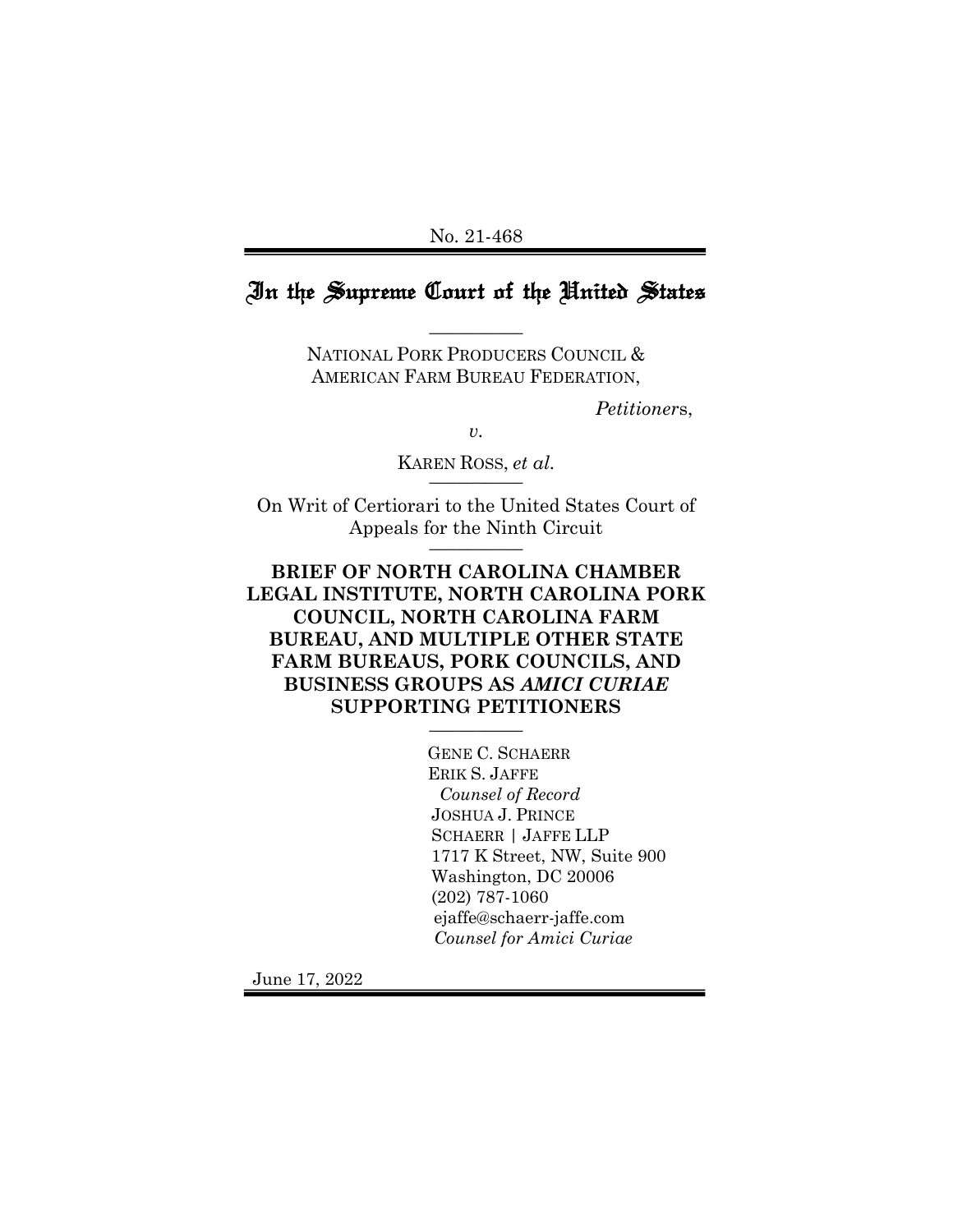# **TABLE OF CONTENTS**

| INTRODUCTION AND SUMMARY OF                                                                                                                                               |
|---------------------------------------------------------------------------------------------------------------------------------------------------------------------------|
|                                                                                                                                                                           |
| Allowing Extraterritorial State Regulation of<br>Ι.<br>Trade Would Have Tremendous Economic                                                                               |
| A. Proposition 12 will harm the economy and                                                                                                                               |
| B. Allowing States to condition access to<br>interstate markets as a way to impose local<br>political choices on sister States would<br>Balkanize the economy and further |
| Proposition 12 Violates a Properly Understood<br>П.<br>Reading of the Commerce Clause and the                                                                             |
| A. Constitutional text and history show that a<br>properly narrow Commerce Clause divests<br>the States of authority to regulate                                          |
| B. The Constitution's structure of horizontal<br>federalism forbids States from exerting<br>extraterritorial control over their sister                                    |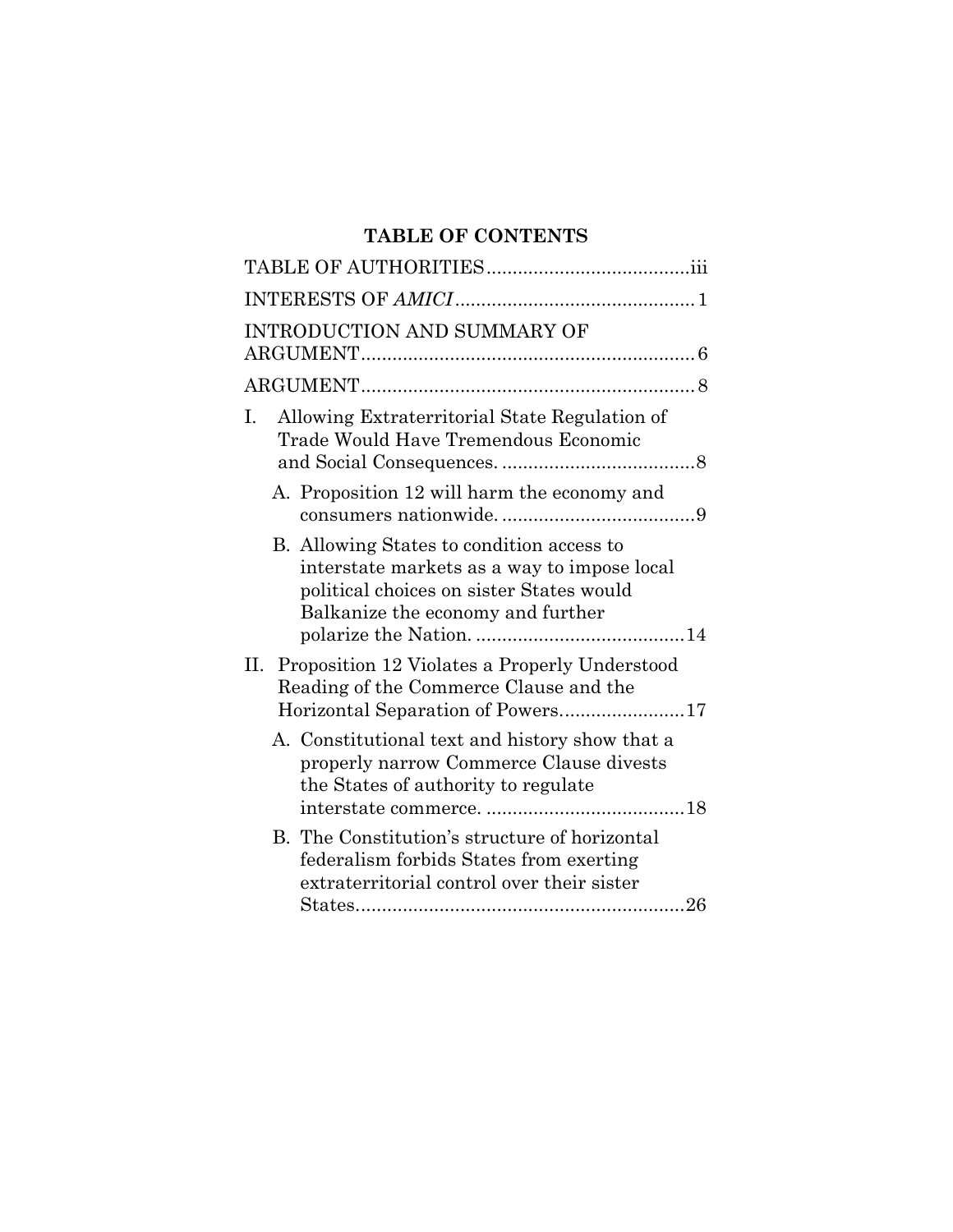| C. California's effort to regulate pork    |
|--------------------------------------------|
| production beyond its borders is forbidden |
| by a proper understanding of the           |
| Commerce Clause and the structure of       |
|                                            |
|                                            |

ii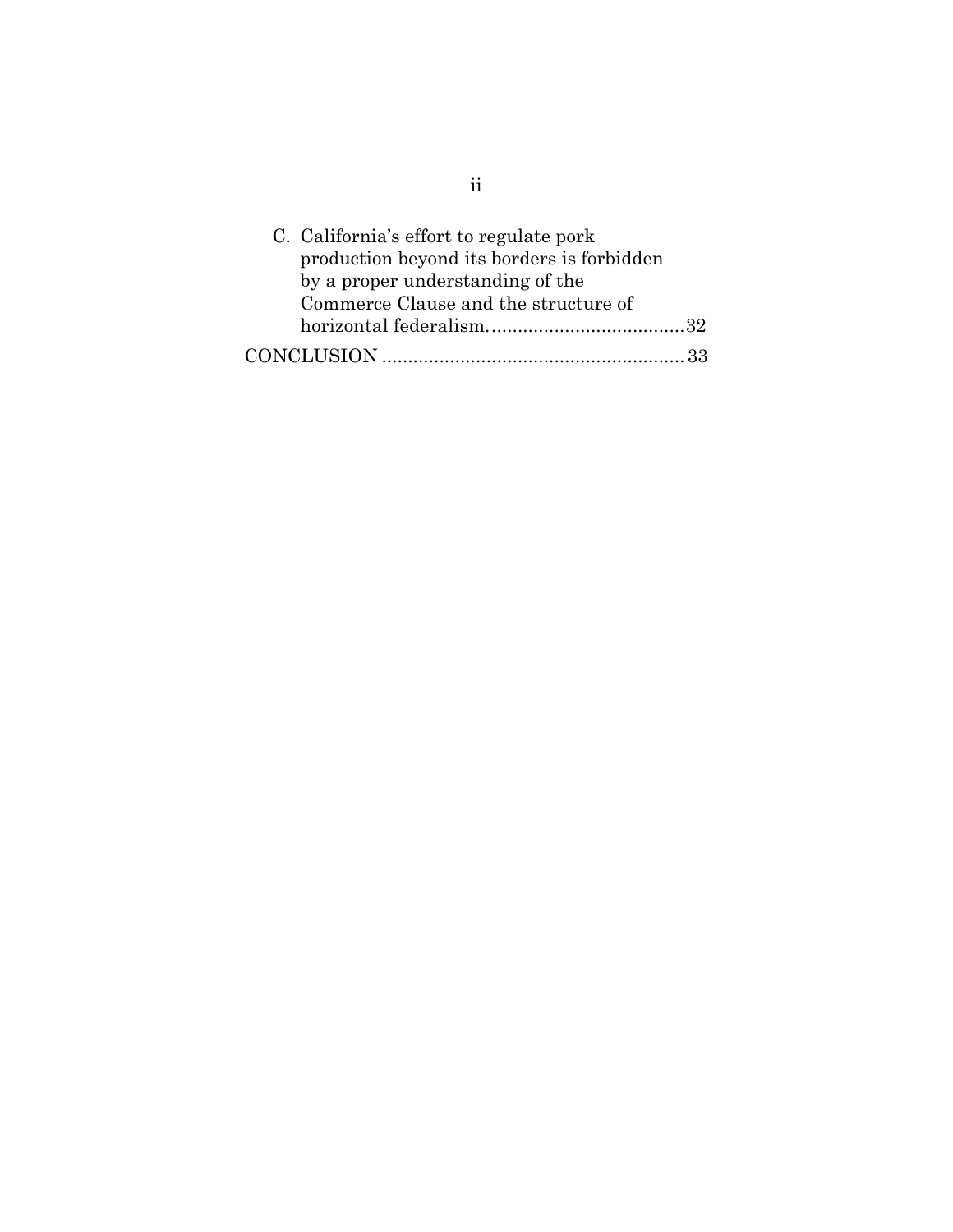# **TABLE OF AUTHORITIES**

| Cases<br>Atl. Cleaners & Dyers v. United States,                                       |  |
|----------------------------------------------------------------------------------------|--|
|                                                                                        |  |
| Brown v. Maryland,                                                                     |  |
| Brown-Forman Distillers Corp. v. New York<br>State Liquor Auth., 476 U.S. 573 (1986)33 |  |
| Camps Newfound/Owatonna, Inc. v. Town of                                               |  |
| Comptroller of Treasury of Md. v. Wynne,                                               |  |
| Crutcher v. Kentucky,                                                                  |  |
| District of Columbia v. Heller,                                                        |  |
| Gibbons v. Ogden,                                                                      |  |
| <i>Gonzales v. Raich,</i>                                                              |  |
| Gregory v. Ashcroft,                                                                   |  |
| Int'l Text-Book Co. v. Pigg,                                                           |  |
| Japan Line, Ltd. v. Los Angeles Cnty.,                                                 |  |
| Kucana v. Holder,                                                                      |  |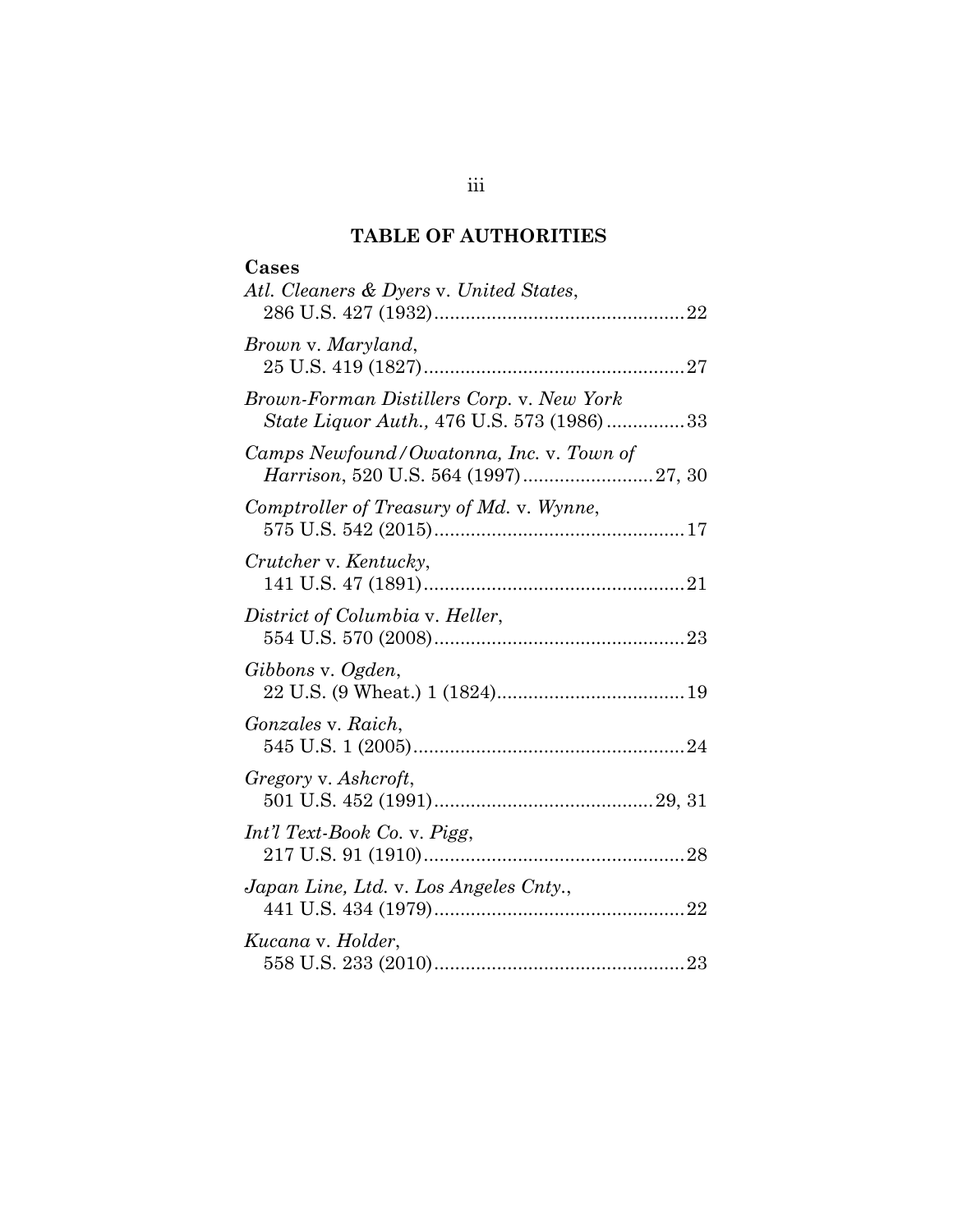| Martin v. Hunter's Lessee,                           |
|------------------------------------------------------|
| New York Life Ins. Co. v. Head,                      |
| Nw. States Portland Cement Co. v. State of<br>Minn., |
| Polar Tankers, Inc. v. City of Valdez,               |
| Quill Corp. v. North Dakota,                         |
| Robers v. United States,                             |
| Smith v. Turner ("Passenger Cases"),                 |
| South Dakota v. Wayfair,                             |
| Southern Pac. Co. v. Arizona ex rel. Sullivan,       |
| Tenn. Wine & Spirits Retailers Ass'n v.              |
| United States v. Lopez,                              |
| <b>Constitutional Provisions</b>                     |
|                                                      |
|                                                      |
|                                                      |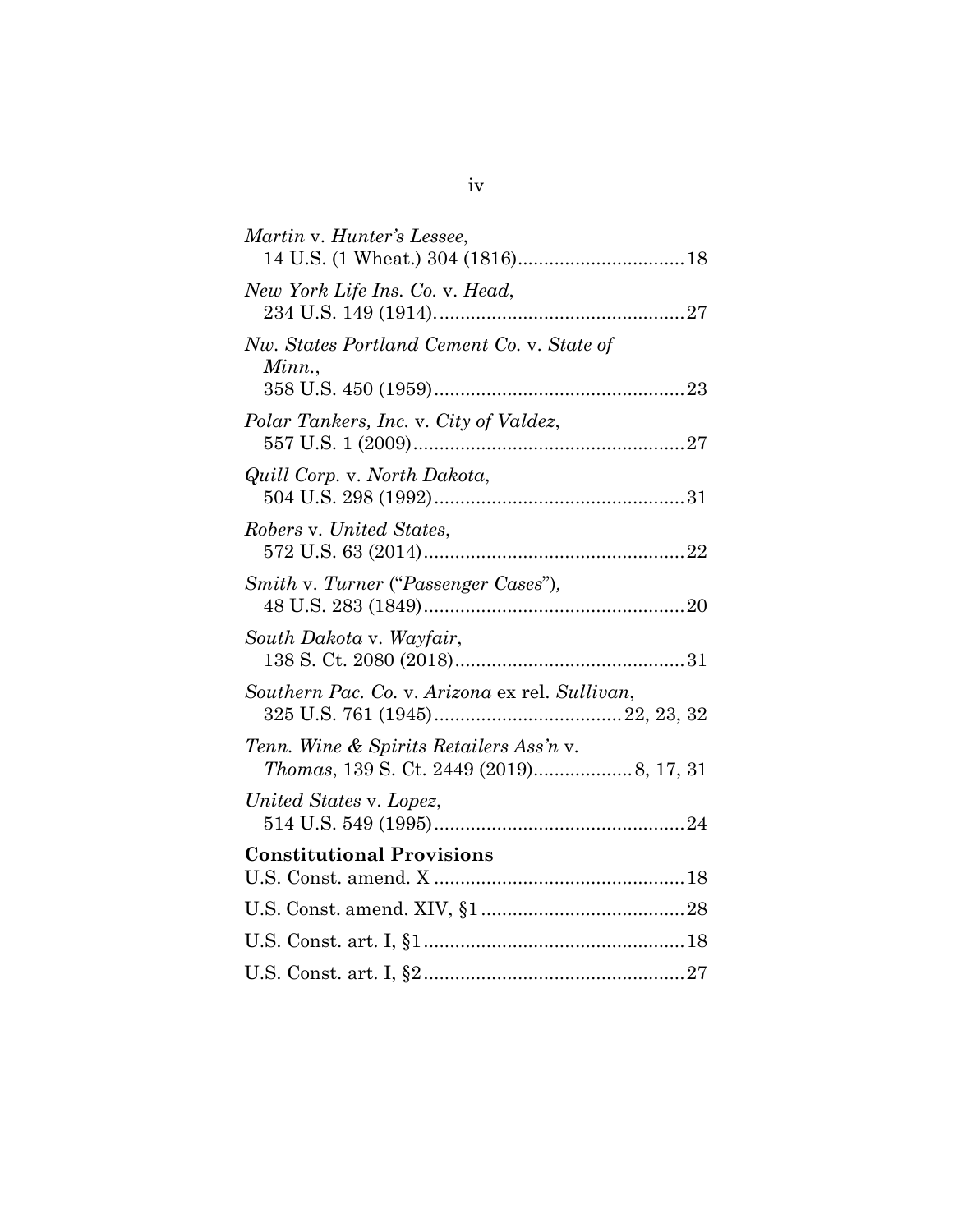| <b>Statutes and Regulations</b>                                                                                                                           |  |
|-----------------------------------------------------------------------------------------------------------------------------------------------------------|--|
| Ohio Adm. Code 901:12-8-01 et seq 14                                                                                                                      |  |
| <b>Other Authorities</b><br>Albert S. Abel, The Commerce Clause in the<br>Constitutional Convention and in<br>Contemporary Comment, 25 Minn. L. Rev.      |  |
| Ashley Altus, CFC, The 10 States with the<br>Highest Minimum Wages in 2022, OppU<br>(Mar. 18, 2022),<br>https://tinyurl.com/5xzshwbd 14                   |  |
| Pan Demetrakakes, Pork Producers Sound<br>Alarm on California's Proposition 12, Food<br>Processing (Aug. $2$ , 2021),<br>https://tinyurl.com/dt5mpxrx  11 |  |
| M. Farrand, The Framing of the Constitution                                                                                                               |  |
| The Federalist No. 10 (Clinton Rossiter ed.,                                                                                                              |  |
|                                                                                                                                                           |  |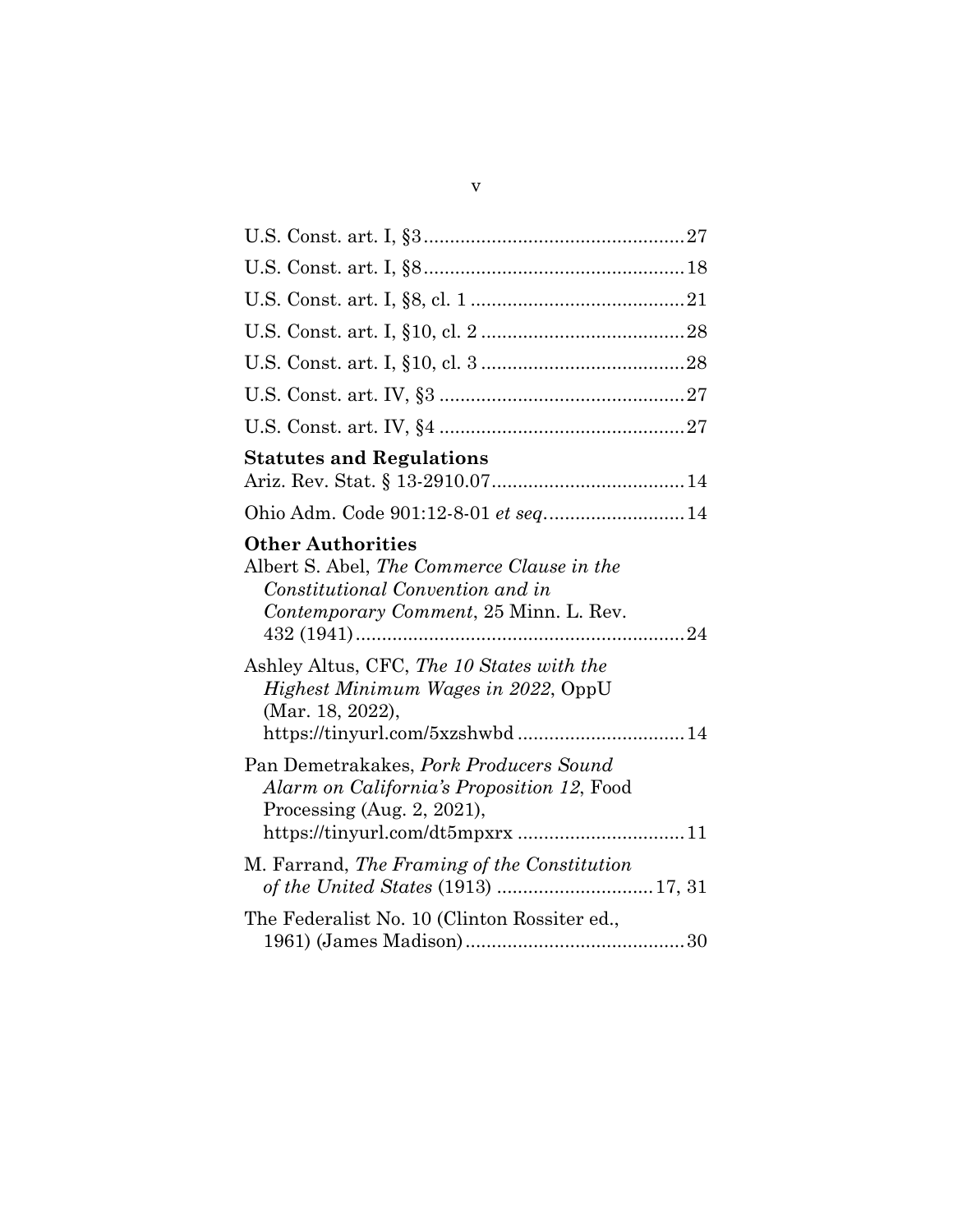| The Federalist No. 51 (Clinton Rossiter ed.,                                                                                                                                             |
|------------------------------------------------------------------------------------------------------------------------------------------------------------------------------------------|
| Michael Formica, Hog Farmers' Catastrophic<br>Costs to Implement Prop 12, Farm Journal's<br>Pork (June 22, 2021),                                                                        |
| Barry K. Goodwin, California's Proposition 12<br>and its Impacts on the Pork Industry (May                                                                                               |
| Michael S. Greve,<br>The Upside-Down Constitution (2012)29                                                                                                                               |
| Illinois Pork Producers Ass'n, Illinois Pork<br><i>Industry Facts, https://tinyurl.com/46hxfyma10</i>                                                                                    |
| Ashley Imlay, Smithfield Foods to close bulk of<br><i>operation in Beaver County, impacting</i><br>estimated $250+$ workers, KSL.com (Jun. 10,<br>2022), https://tinyurl.com/mv9kftw9 12 |
| Iowa Pork Producers Ass'n, <i>Iowa Pork Facts</i> ,                                                                                                                                      |
| Kansas Pork Ass'n, Kansas Pork Stats,                                                                                                                                                    |
| Clark Kauffman, <i>Iowa lawsuit over</i><br>California's hog-confinement law headed for<br>a hearing, Iowa Capital Dispatch (July 20,<br>2021), https://tinyurl.com/3y2y7whe 11          |
| Greta Kaul, Why California's new pork rules<br>could mean big changes for Minnesota hog<br>farmers, MinnPost (Aug. 6, 2021),<br>https://tinyurl.com/3mnatjmw11                           |
|                                                                                                                                                                                          |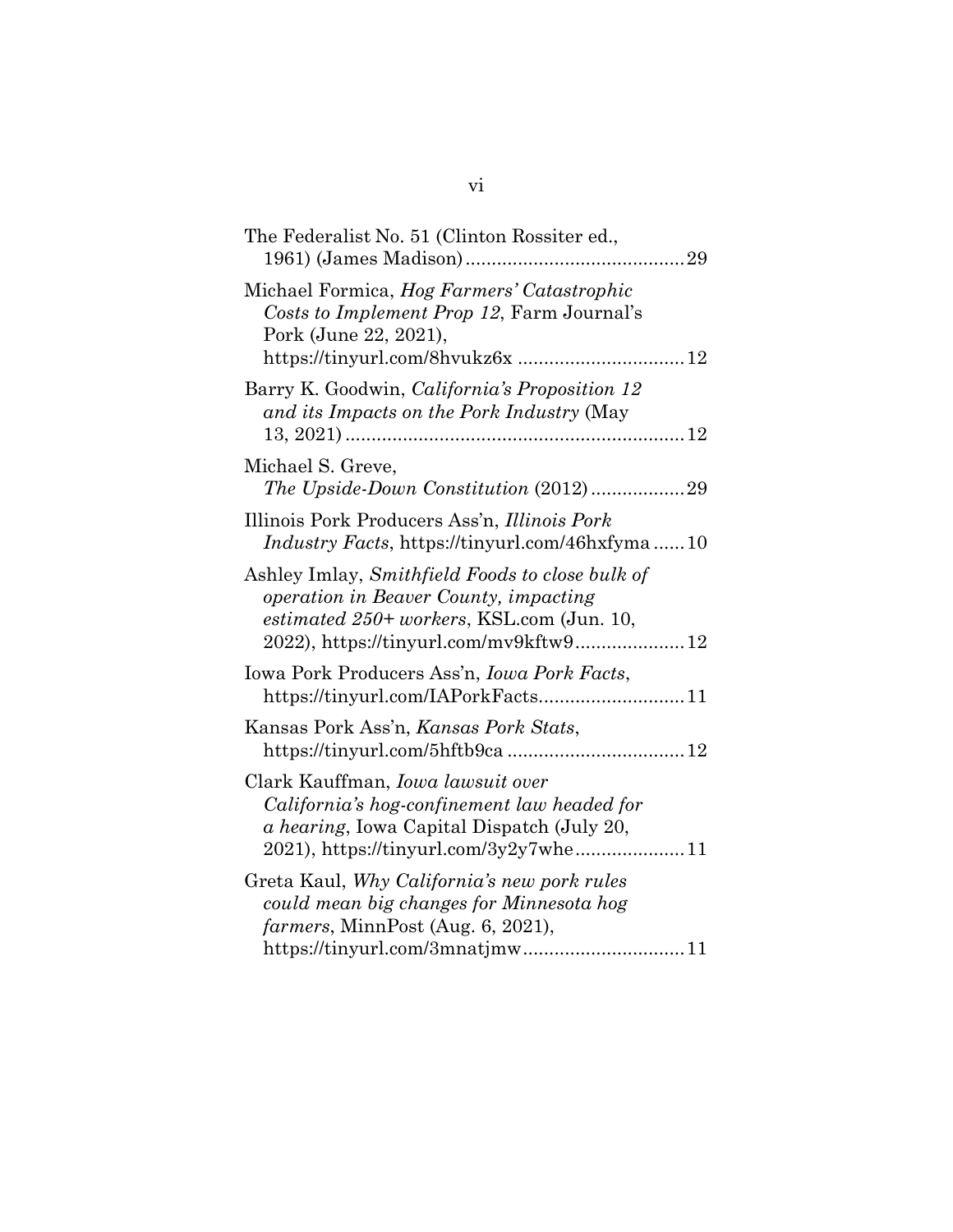# vii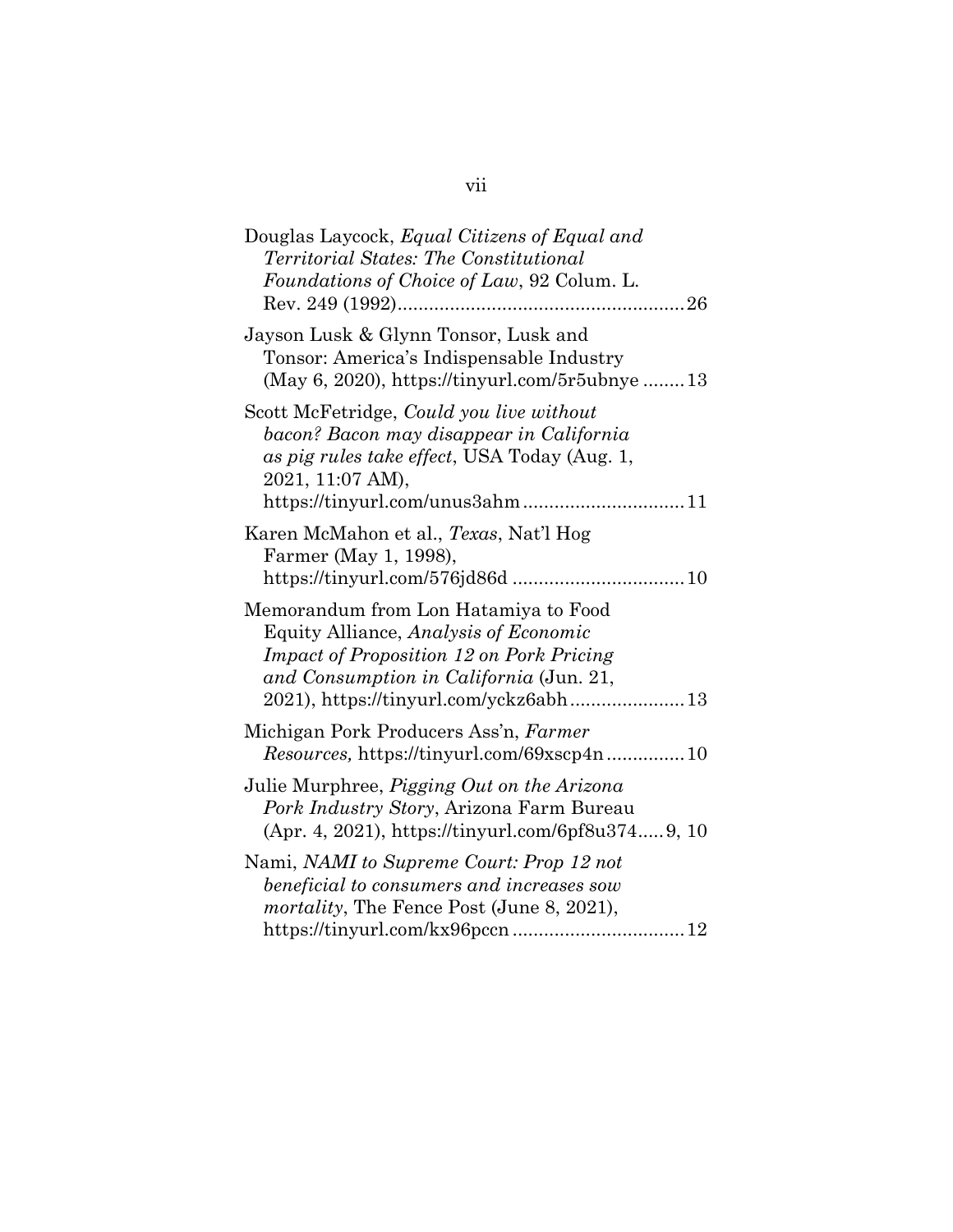| Nat'l Pork Producers Council, Issues &<br>Insights: California's Proposition 12 (2020),                                                                                                  |
|------------------------------------------------------------------------------------------------------------------------------------------------------------------------------------------|
| Oklahoma Pork Council, The Oklahoma Pork                                                                                                                                                 |
| Pork Checkoff, Quick Facts: The Pork Industry<br>at a Glance (2015),<br>https://tinyurl.com/mwk54745  12                                                                                 |
| Valorie Rice, Arizona Agriculture: Not Your<br>Average Farmers (Sept. 25, 2019),                                                                                                         |
| M. Shahbandeh, Top U.S. states by number of<br>hogs and pigs 2022, Statista (May 18, 2022),                                                                                              |
| Ian Spiegelman, People Are Panicking About a<br>Potential Pork Crisis in California, L.A.<br>Mag. (Aug. 3, 2021),<br>https://tinyurl.com/239b8d4211                                      |
| Joseph Story, 2 Commentaries on the<br>Constitution of the United States (1833)<br>https://tinyurl.com/ywemmyzh20, 21                                                                    |
| Mary Stroka, <i>Iowa Ag Leaders Sound Off on</i><br>California's Prop 12, EATS Act, The Iowa<br>Torch (Aug. 14, 2021),<br>https://tinyurl.com/59hbf6mw11                                 |
| Allen N. Trask III & Amy Wooten, United<br>States: In the Agribusiness Industry? Don't<br>Miss These Three Legal Developments to<br><i>Keep an Eye On</i> , Mondaq (Sept. 2, 2021),<br>9 |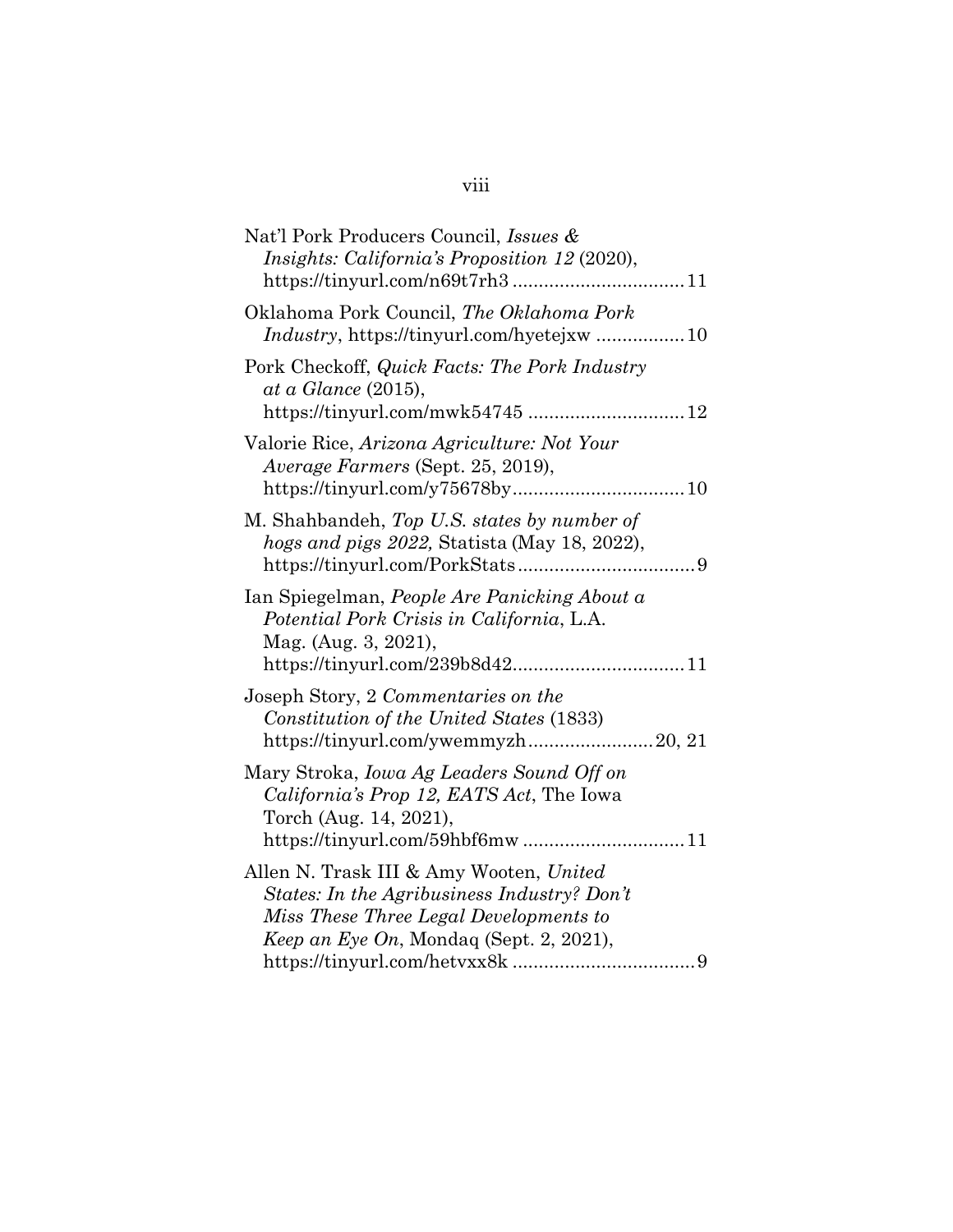| U.S. Dep't of Agric., <i>Quarterly Hog and Pig</i>    |  |
|-------------------------------------------------------|--|
| <i>Report</i> (Sept. 24, 2021),                       |  |
|                                                       |  |
| Kelly Zering, <i>Economic Impacts of the Pigs and</i> |  |
| Pork Sector In North Carolina and Selected            |  |
| Counties $6(2019)$ ,                                  |  |
|                                                       |  |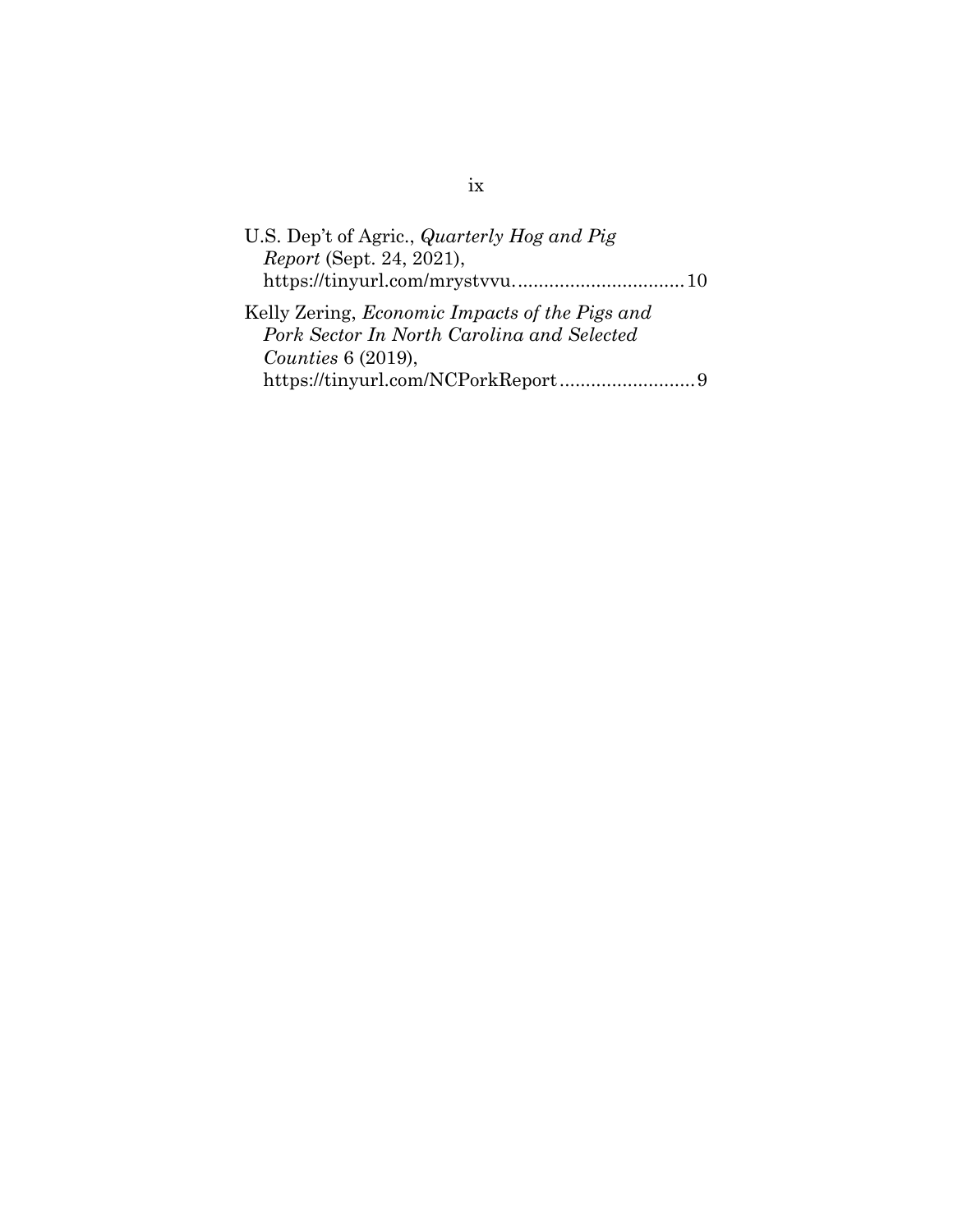#### **INTERESTS OF** *AMICI*[1](#page-10-1)

<span id="page-10-0"></span>*Amici* Farm Bureaus, Pork Councils, and other business groups, their members, and their customers will bear the brunt of the costs and burdens imposed by California. Such an ill-conceived attempt to impose uniform national standards regulating the quintessentially local activity of raising livestock is not the role of a single State, no matter how large its consumer market.

*Amicus* the North Carolina Chamber Legal Institute is a nonpartisan, nonprofit affiliate of the North Carolina Chamber, the leading business advocacy organization in North Carolina. It advocates in various venues for job providers on precedent-setting legal issues with broad implications on business climate, workforce development, and quality of life.

*Amicus* the North Carolina Pork Council is a nonprofit 501(c)(5) trade association established in 1962. It strives for a socially responsible and profitable North Carolina pork industry through advocacy, research, education, promotion, and consumer information programs and services.

*Amicus* the North Carolina Farm Bureau Federation, established in 1936, is the State's largest general farm organization, representing and advocating for

<span id="page-10-1"></span><sup>&</sup>lt;sup>1</sup> All parties have consented to the filing of this brief. No counsel for a party authored it in whole or in part, nor did any person or entity, other than *Amici* and their counsel, make a monetary contribution to fund its preparation or submission. *Amici* are not publicly traded and have no parent corporations, and no publicly traded corporation owns 10% or more of any *Amici*.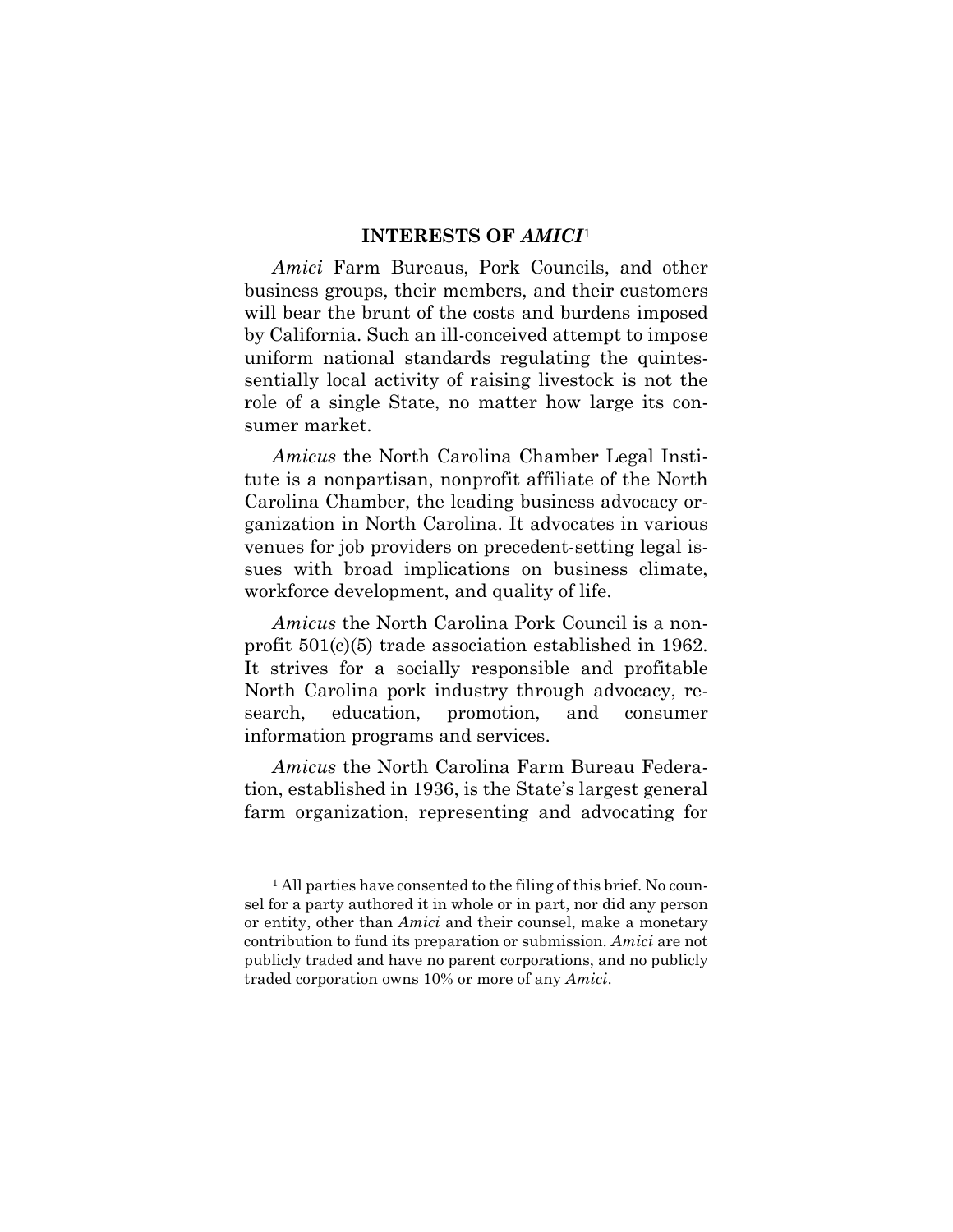around 35,000 farm families in every county of North Carolina.

*Amicus* the North Carolina Retail Merchants Association is the voice of the retail industry in North Carolina with over 2,500 members representing over 25,000 store locations throughout the State. NCRMA's membership includes chain and independent retailers of all trade lines including, as relevant here, groceries, restaurants, shopping centers, and distribution centers.

*Amicus* the North Carolina Cattlemen's Association is an organization that coordinates the promotion of beef and the beef industry. The NCCA assists cattlemen in legislative, regulatory, and production issues. It represents all cattle producers across the State. North Carolina has 800,000 head of cattle on 18,413 farms and generates cash receipts of \$228,926,000 annually.

*Amicus* the Arizona Farm Bureau Federation is Arizona's largest general agricultural advocacy organization, representing over 25,000 members across the State, including about 2,400 active farmers or ranchers. Arizona's agricultural industry contributes \$23.3 billion to Arizona's economy. In many counties livestock production represents 70 percent or more of the county's agriculture, and much of that production is sold across state lines—including to buyers in California.

*Amicus* the Arizona Pork Council is an educational, advocacy, and research organization dedicated to supporting Arizona's pork industry, which sells the vast majority of its pork into California.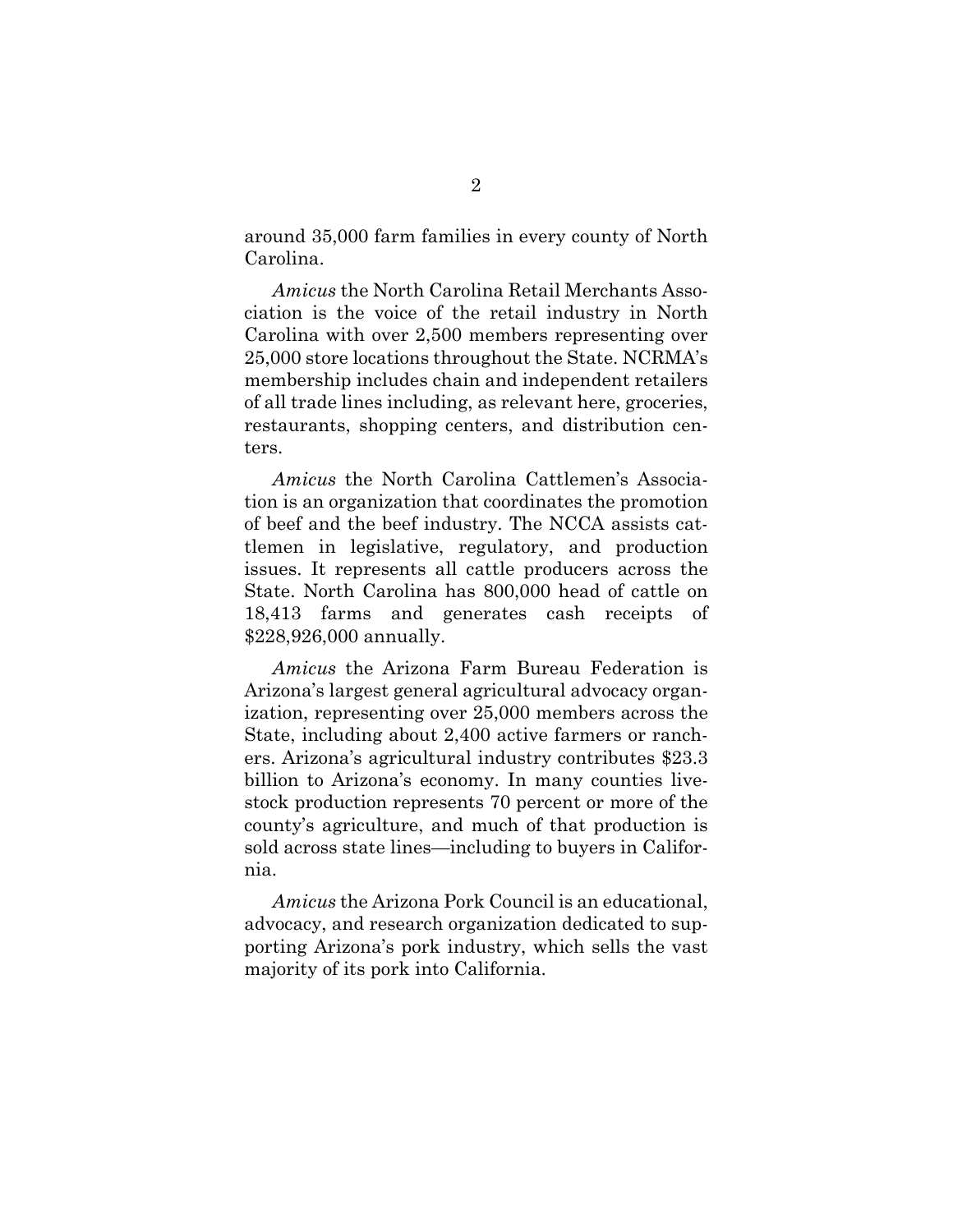*Amicus* the Illinois Agricultural Association (a/k/a the Illinois Farm Bureau) is a not-for-profit membership organization directed by farmers. Its mission is to improve the economic wellbeing of agriculture and to enrich the quality of farm family life. It represents 75% of all Illinois farmers, many of whom raise livestock or grow crops that feed livestock in Illinois and elsewhere.

*Amicus* the Illinois Pork Producers Association has served pork producers in Illinois for more than 50 years. IPPA is an agricultural trade association representing more than 1,600 pork producers throughout Illinois who collectively employ more than 57,000 Illinois citizens, contribute more than \$13.8 billion to the Illinois economy through hog production and processing, and have various upstream and downstream business partners, including other farms and enterprises.

*Amicus* the Kansas Farm Bureau is the largest grass-roots general farm organization in the State of Kansas, representing over 105,000 members, including over 30,000 farmer and rancher member families. Agriculture represents over 43% of the economy of the State (around \$70.3 billion), with the pork industry directly accounting for \$456.6 million and 3,270 jobs.

*Amicus* the Michigan Farm Bureau, established in 1919, is the State of Michigan's largest general farm organization with about 200,000 members. Its mission is to represent, protect, and enhance the business, economic, social, and educational interests of its members, who grow crops, raise livestock, and are involved in other agricultural activities.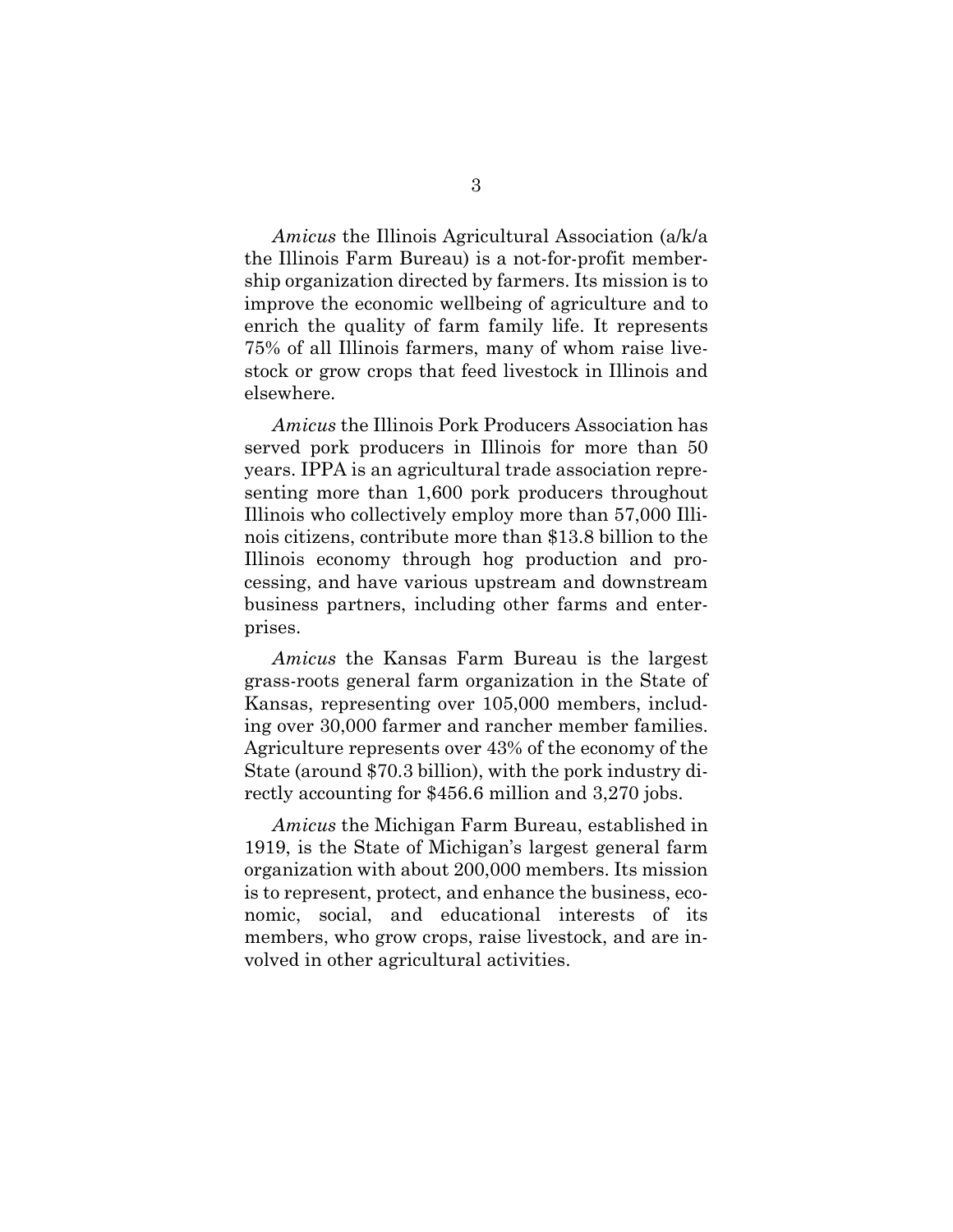*Amicus* the Ohio Farm Bureau Federation is Ohio's largest general farm organization, with a mission of working with Ohio's farmers to advance agriculture and strengthen communities. OFBF is a federation of county farm bureau organizations, representing more than 80,000 member families, who produce a wide range of agricultural commodities, including 2,750,000 hogs, and contribute billions of dollars a year to Ohio's economy.

*Amicus* the Oklahoma Farm Bureau Legal Foundation is a nonprofit foundation supporting farmers and ranchers by promoting individual liberties, private property rights, and free enterprise. Its sole member is Oklahoma Farm Bureau, Inc., an independent, nongovernmental, voluntary organization of over 83,000 farmer and rancher member families who raise many types of livestock, primarily cattle, swine, and poultry.

*Amicus* the Tennessee Farm Bureau Federation represents over 680,000 families through its mission to "develop, foster, promote and protect programs for the general welfare, including economic, social, educational and political well-being of farm people of the great state of Tennessee." Its members include beef, pork, and poultry producers and associated businesses such as veterinarians, processors, and other companies that serve the beef, pork, and poultry industries.

*Amicus* the Texas Farm Bureau, established in 1933, is a nonprofit, grassroots, agricultural association representing over 530,000 member farmer and rancher families who believe that certainty in the application of rules and statutes and autonomy to manage and care for their livestock and farms is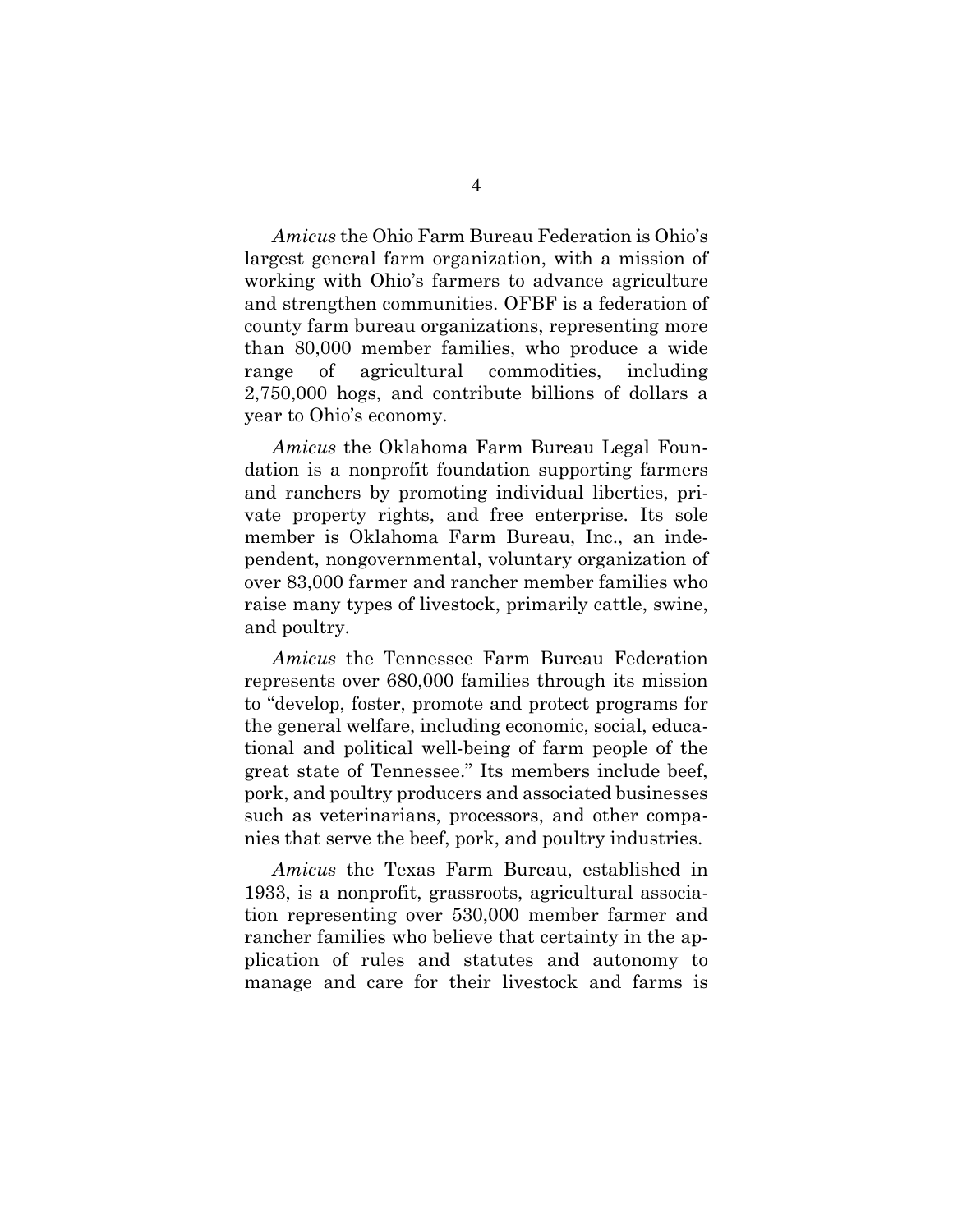central to the strength of the agricultural economy in Texas.

*Amicus* the Virginia Pork Council is a nonprofit organization dedicated to improving the lives of those engaged in pork production by educating its members and the general public about pork production in the Commonwealth of Virginia.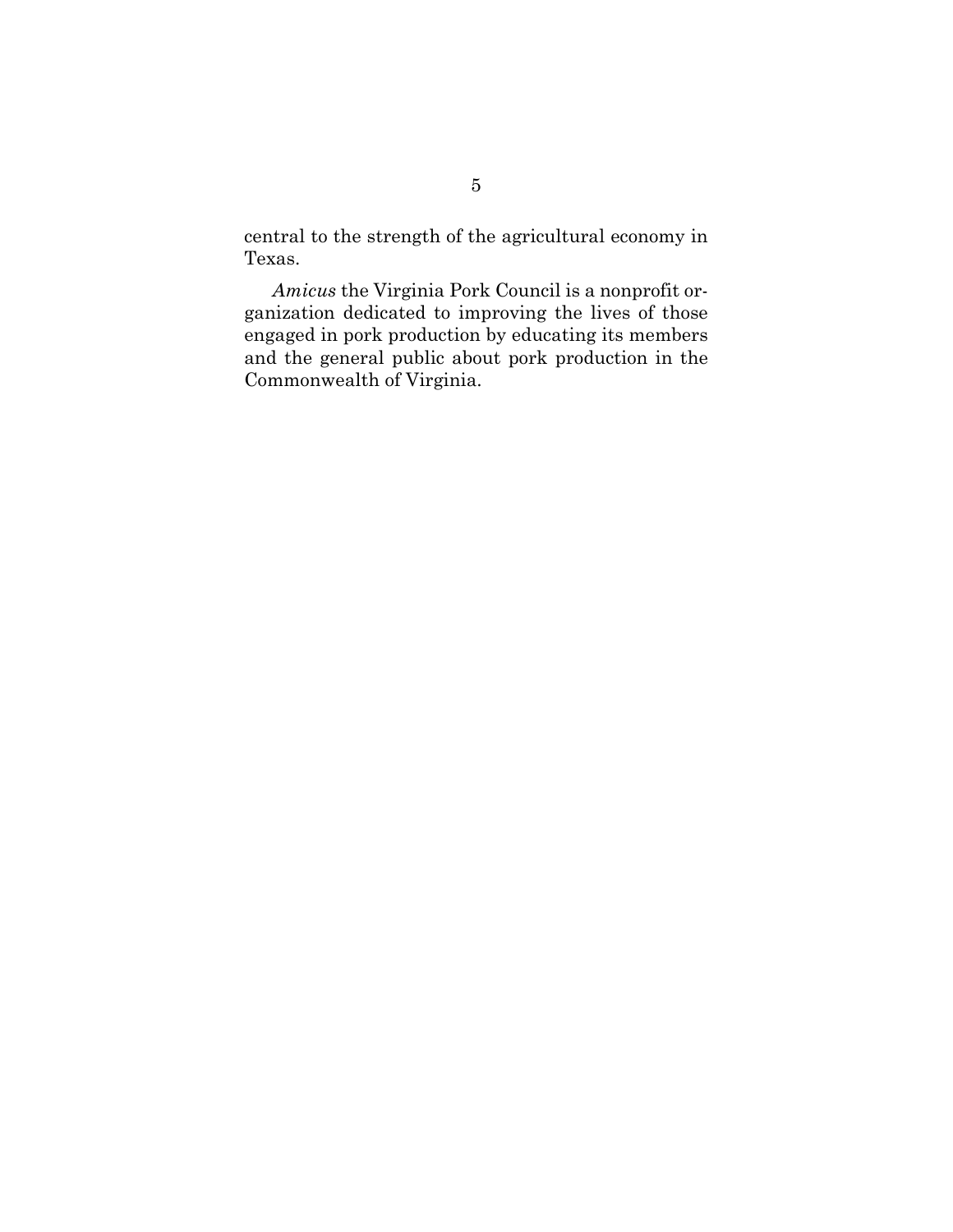### **INTRODUCTION AND SUMMARY OF ARGUMENT**

<span id="page-15-0"></span>California's Proposition 12 seeks to dictate local methods of producing pork throughout the Nation. Enforced by the threat of denying pork producers access to California's market, it both regulates interstate commerce and imposes extraterritorial requirements that violate the constitutional structure of horizontal federalism.

1. *Amici* agree with Petitioners that Proposition 12 violates the dormant Commerce Clause under any sensible interpretation of current jurisprudence. It regulates interstate commerce in a burdensome and protectionist manner, imposing elevated costs on outof-state farmers who sell their goods for export to California. These costs not only raise prices for imported foods in California, but effectively dictate nationwide cost structures and raise prices for consumers in most other States as well. Such nationwide regulation imposed by the polity of a single State will do tremendous economic harm to agricultural producers and consumers in all other States.

Furthermore, if California can impose its local policy views and morality on producers in other States via the bludgeon of interstate trade barriers, other States can and will follow suit, threatening the partisan Balkanization of both interstate markets and national politics as each State or bloc of States seeks to export their views of policy and morality via the threat of trade barriers. Any version of dormant Commerce Clause jurisprudence would rightly reject such efforts.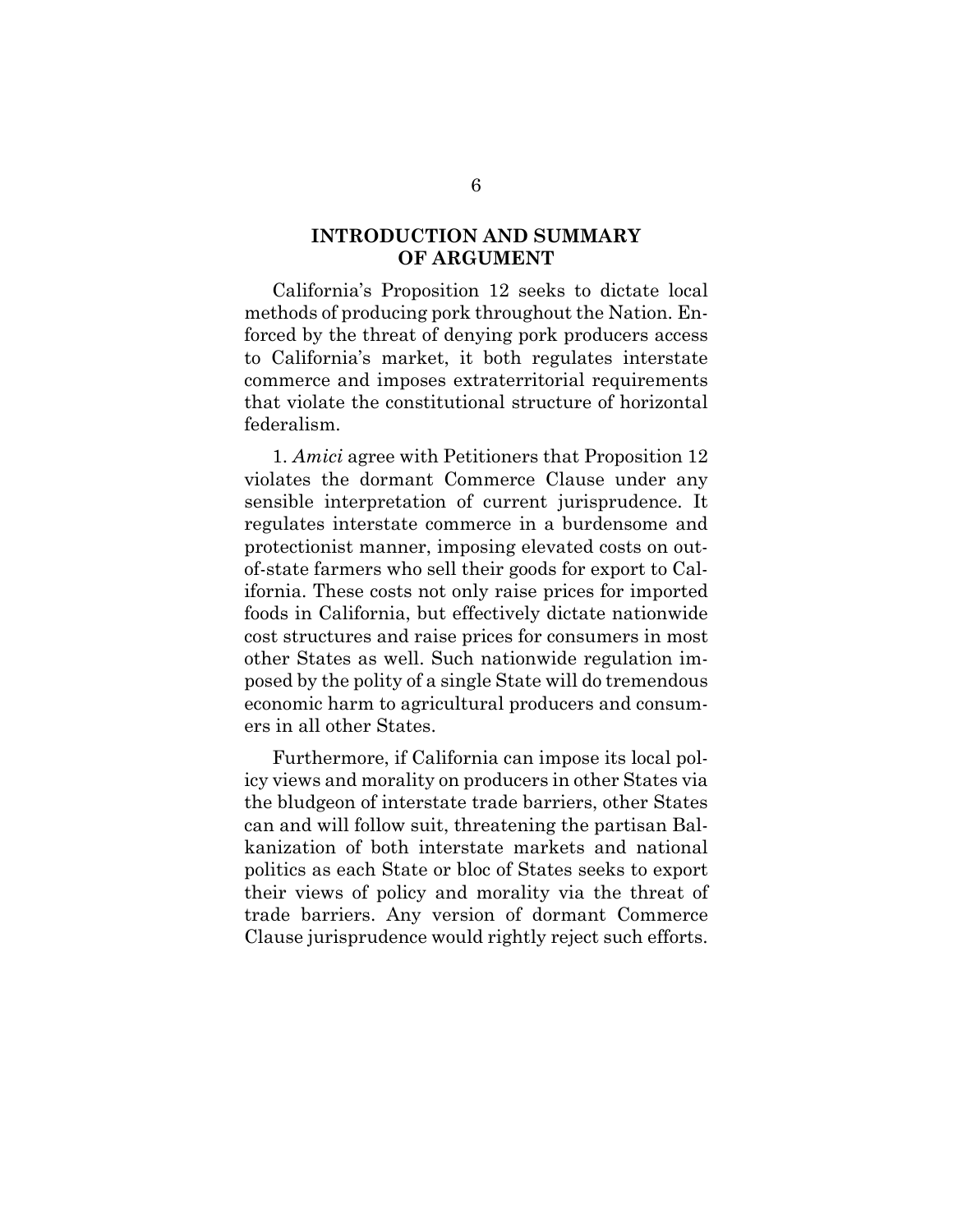2. *Amici* recognize that many Justices have expressed concern and disagreement with Court-created and malleable tests sometimes applied in dormant Commerce Clause cases. But such concerns do not justify throwing out the baby with the bathwater. There are significant textual, structural, and historical bases for concluding that the Constitution's structure of horizontal federalism generally, and its delegation of power to regulate interstate commerce to Congress specifically, forbid the type of extraterritorial regulation and conditioning of access to interstate markets embodied in Proposition 12.

Properly and narrowly defined, the power to regulate interstate commerce rests exclusively in the federal government. The absence of that power in the States does not depend on the affirmative and expressly preemptive federal exercise of such power. Earlier jurisprudence recognized federal exclusivity, and it was only the later cases creating judge-made exceptions to that exclusivity that introduced the unmoored judicial policymaking and balancing that so troubles critics of the dormant Commerce Clause. But it is the exceptions to, not the rule of, exclusivity that created the problem. The proper solution is not wholesale abandonment of the textual and structural constraints on States exercising powers delegated to the federal government, but to strictly enforce those constraints within the confines of a properly limited reading of the exclusive federal commerce power.

The structure of horizontal federalism—constitutionally separating and protecting States from each other, not merely from the federal government—corroborates an exclusive approach to the interstate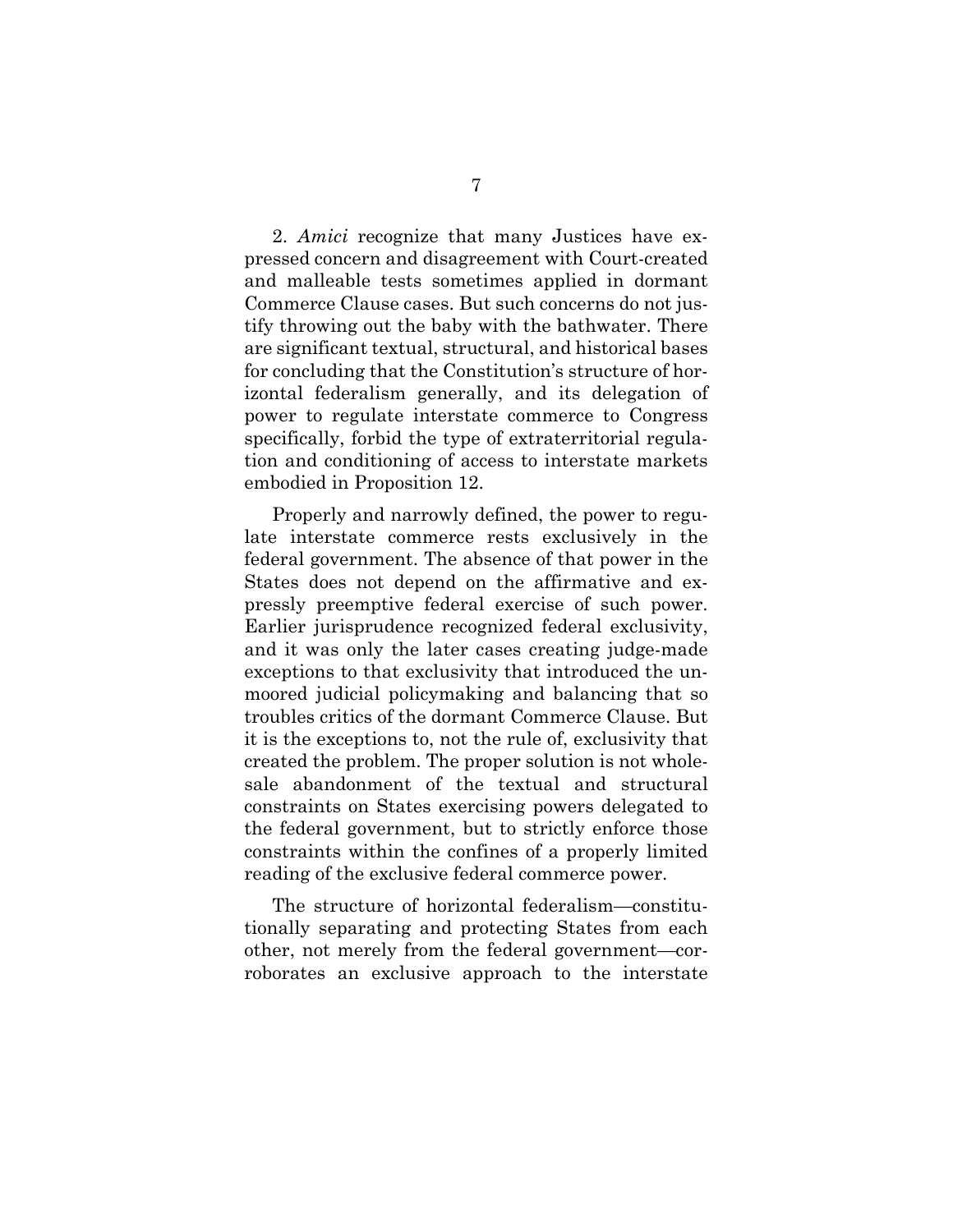commerce power. As this Court has recognized, "removing state trade barriers was a principal reason for the adoption of the Constitution." *Tenn. Wine & Spirits Retailers Ass'n* v. *Thomas*, 139 S. Ct. 2449, 2460 (2019). That purpose was served by a collection of interlocking provisions designed to cabin the reach of state authority over local matters within their boundaries and to remove certain state authority to the national level. While many of those interlocking provisions—including the Commerce Clause—have been weakened over time through erroneous judicial interpretations, they were replaced by less effective, more awkward, but nonetheless necessary judge-made doctrines, including the variable dormant Commerce Clause, to compensate for the structural imbalance.

Rather than simply recoil from or reject that imperfect gap-filler, this Court should instead move back toward the original understanding of the text, history, and structure of the Constitution, either by restoring the protections the dormant Commerce Clause replaced or by using such original protections as the textual, structural, and historical anchors under the nominal rubric of a less-preferred doctrine.

#### **ARGUMENT**

## <span id="page-17-1"></span><span id="page-17-0"></span>**I. Allowing Extraterritorial State Regulation of Trade Would Have Tremendous Economic and Social Consequences.**

As Petitioners note, at 14-16, California's attempt to regulate nationwide pork production will have a tremendous and adverse economic impact.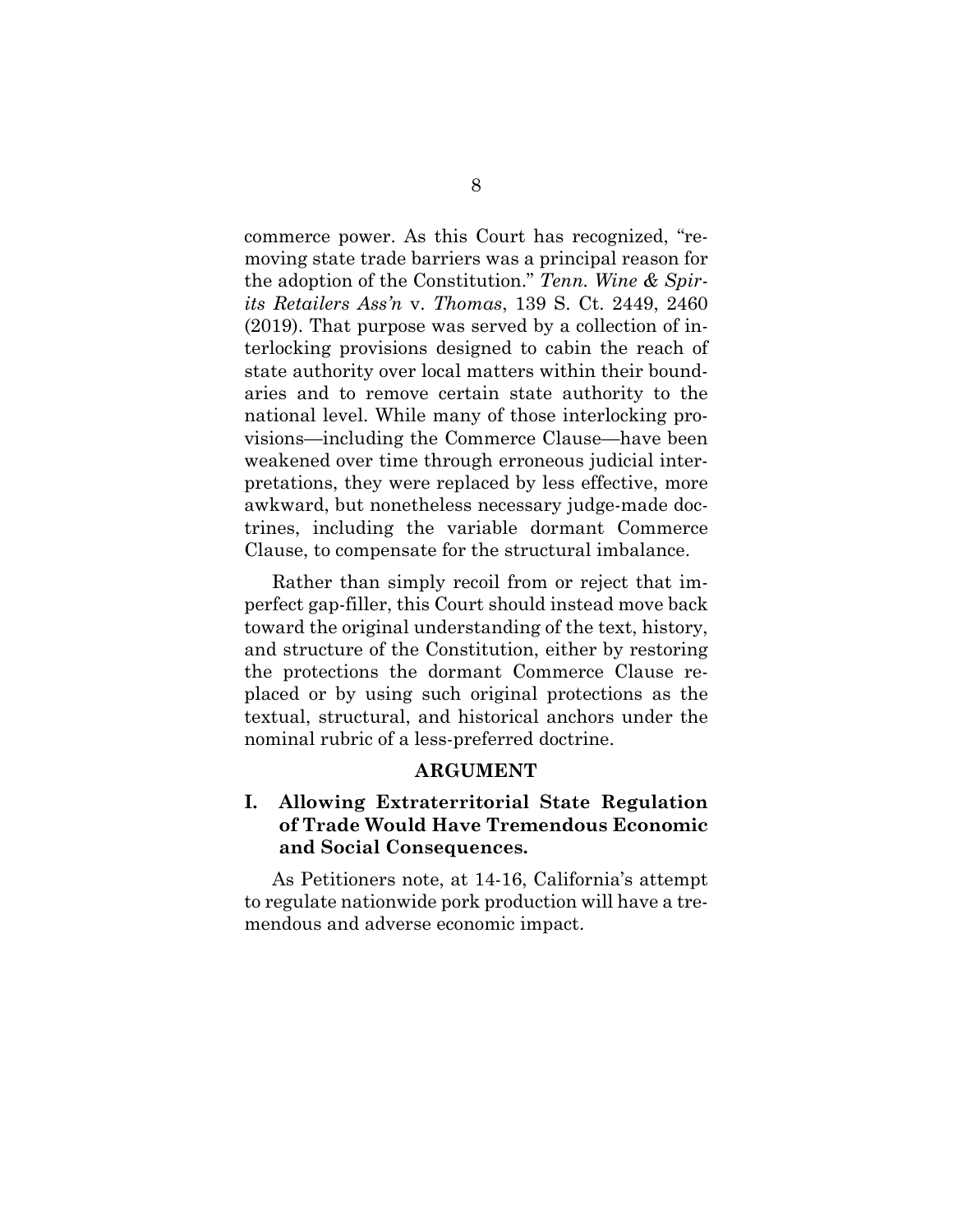#### <span id="page-18-0"></span>**A. Proposition 12 will harm the economy and consumers nationwide.**

Proposition 12 will upend the \$26 billion national pork industry. Pet. Br. 9. Apart from chicken, pork has "been the most produced and consumed meat globally in recent years."[2](#page-18-1) At any given time, tens of millions of hogs and pigs are held in States around the country.[3](#page-18-2)

*Amici* here are particularly invested in pork production and exports of pork to other States. In North Carolina, which is among the top 3 pork-producing States, pork production directly and indirectly makes up more than 20 percent of cash receipts from farming statewide and brings in billions of dollars to the state economy.[4](#page-18-3) Proposition 12 is expected to have a "significant and wide ranging" effect on North Carolina farmers and pork production.<sup>5</sup>

Other States where *Amici* operate similarly produce an enormous amount of pork. Arizona pork production is a nearly \$50 million industry.[6](#page-18-5) Its 372

<sup>4</sup> NC Pork Report at 6.

<span id="page-18-4"></span><sup>5</sup> Allen N. Trask III & Amy Wooten, *United States: In the Agribusiness Industry? Don't Miss These Three Legal Developments to Keep an Eye On*, Mondaq (Sept. 2, 2021), [https://ti](https://tinyurl.com/hetvxx8k)[nyurl.com/hetvxx8k.](https://tinyurl.com/hetvxx8k)

<span id="page-18-5"></span><sup>6</sup> Julie Murphree, *Pigging Out on the Arizona Pork Industry Story*, Arizona Farm Bureau (Apr. 4, 2021), [https://ti](https://tinyurl.com/6pf8u374)[nyurl.com/6pf8u374.](https://tinyurl.com/6pf8u374)

<span id="page-18-1"></span><sup>2</sup> Kelly Zering, *Economic Impacts of the Pigs and Pork Sector In North Carolina and Selected Counties* 6 (2019), [https://ti](https://tinyurl.com/NCPorkReport)[nyurl.com/NCPorkReport](https://tinyurl.com/NCPorkReport) ("NC Pork Report").

<span id="page-18-3"></span><span id="page-18-2"></span><sup>3</sup> See M. Shahbandeh, *Top U.S. states by number of hogs and pigs 2022,* Statista (May 18, 2022)[, https://tinyurl.com/PorkStats.](https://tinyurl.com/PorkStats)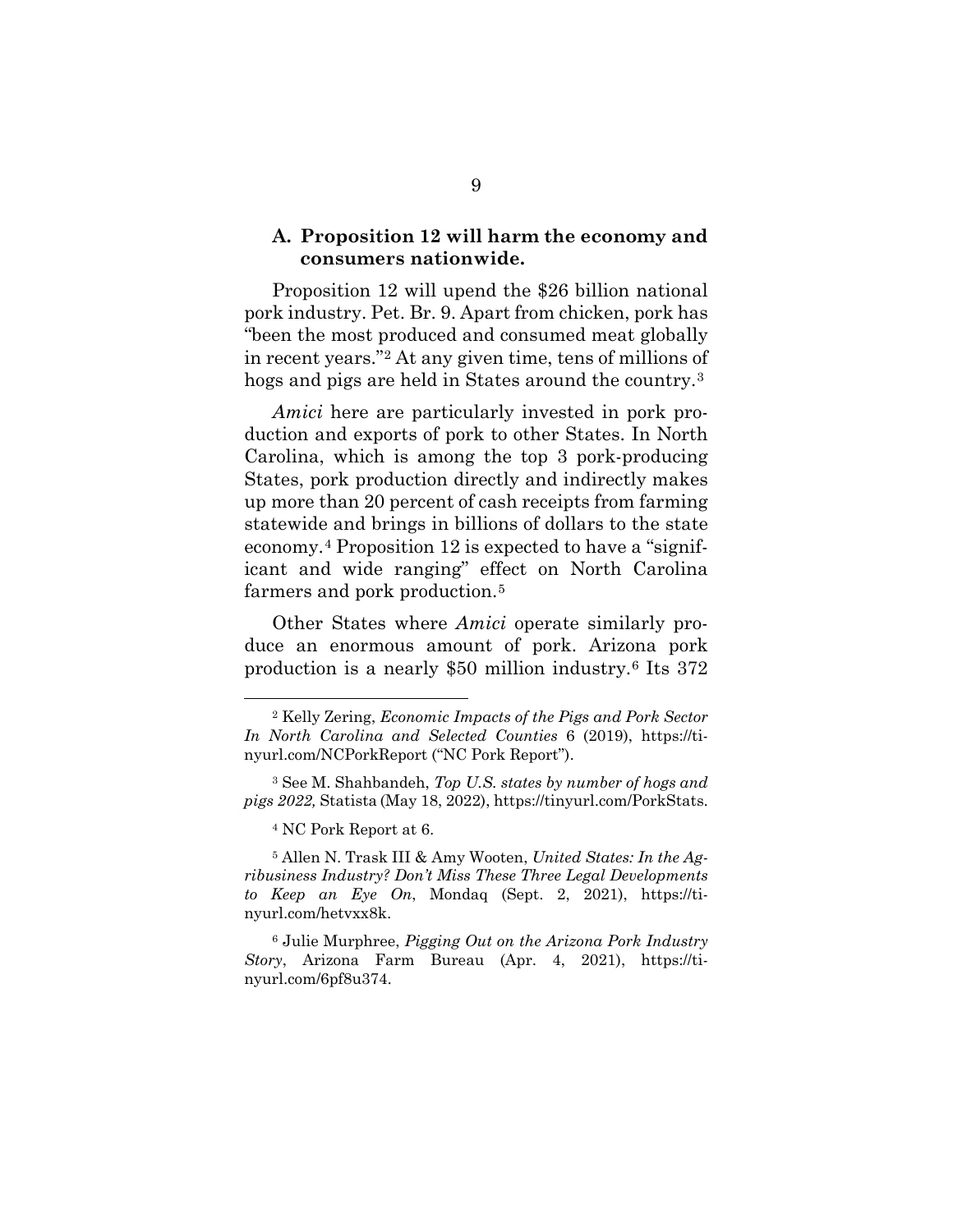pork-producing farms include many "small, directmarket pork producers" who—because of their size are unlikely to afford the massive costs necessary to allow their pork to be sold in California, their neighboring State.[7](#page-19-0) Nearly 11,000 Michiganders work to raise their State's 2.5 million hogs, with an additional 700 jobs "directly attributable to exports of Michigan pork."[8](#page-19-1) Oklahoma reports similar job numbers: "The production, slaughter and processing segments of Oklahoma's pork industry provide more than 34,000 jobs to [the] state's economy."[9](#page-19-2) Texas, "one of the pork industry's new hog growth areas," has a robust and growing pork economy.[10](#page-19-3) Its farmers produced nearly 1.1 million hogs in 2021.[11](#page-19-4) And in Illinois, more than 2,000 hog farms produced 2.1 billion pounds of pork from around 11 million pigs in 2017 alone.<sup>12</sup> Proposition 12 will have untold effects on Illinois's nearly \$14 billion pork industry.[13](#page-19-6)

<span id="page-19-0"></span><sup>7</sup> *Ibid.*; Valorie Rice, *Arizona Agriculture: Not Your Average Farmers* (Sept. 25, 2019), [https://tinyurl.com/y75678by.](https://tinyurl.com/y75678by)

<span id="page-19-1"></span><sup>8</sup> Michigan Pork Producers Ass'n, *Farmer Resources,*  [https://tinyurl.com/69xscp4n.](https://tinyurl.com/69xscp4n)

<span id="page-19-2"></span><sup>9</sup> Oklahoma Pork Council, *The Oklahoma Pork Industry*, [https://tinyurl.com/hyetejxw.](https://tinyurl.com/hyetejxw)

<span id="page-19-3"></span><sup>10</sup> Karen McMahon et al., *Texas*, Nat'l Hog Farmer (May 1, 1998), [https://tinyurl.com/576jd86d.](https://tinyurl.com/576jd86d)

<span id="page-19-4"></span><sup>11</sup> U.S. Dep't of Agric., *Quarterly Hog and Pig Report* 1 (Sept. 24, 2021), [https://tinyurl.com/mrystvvu.](https://tinyurl.com/mrystvvu)

<span id="page-19-6"></span><span id="page-19-5"></span><sup>12</sup> Illinois Pork Producers Ass'n, *Illinois Pork Industry Facts*, [https://tinyurl.com/46hxfyma.](https://tinyurl.com/46hxfyma)

<sup>13</sup> *Ibid.*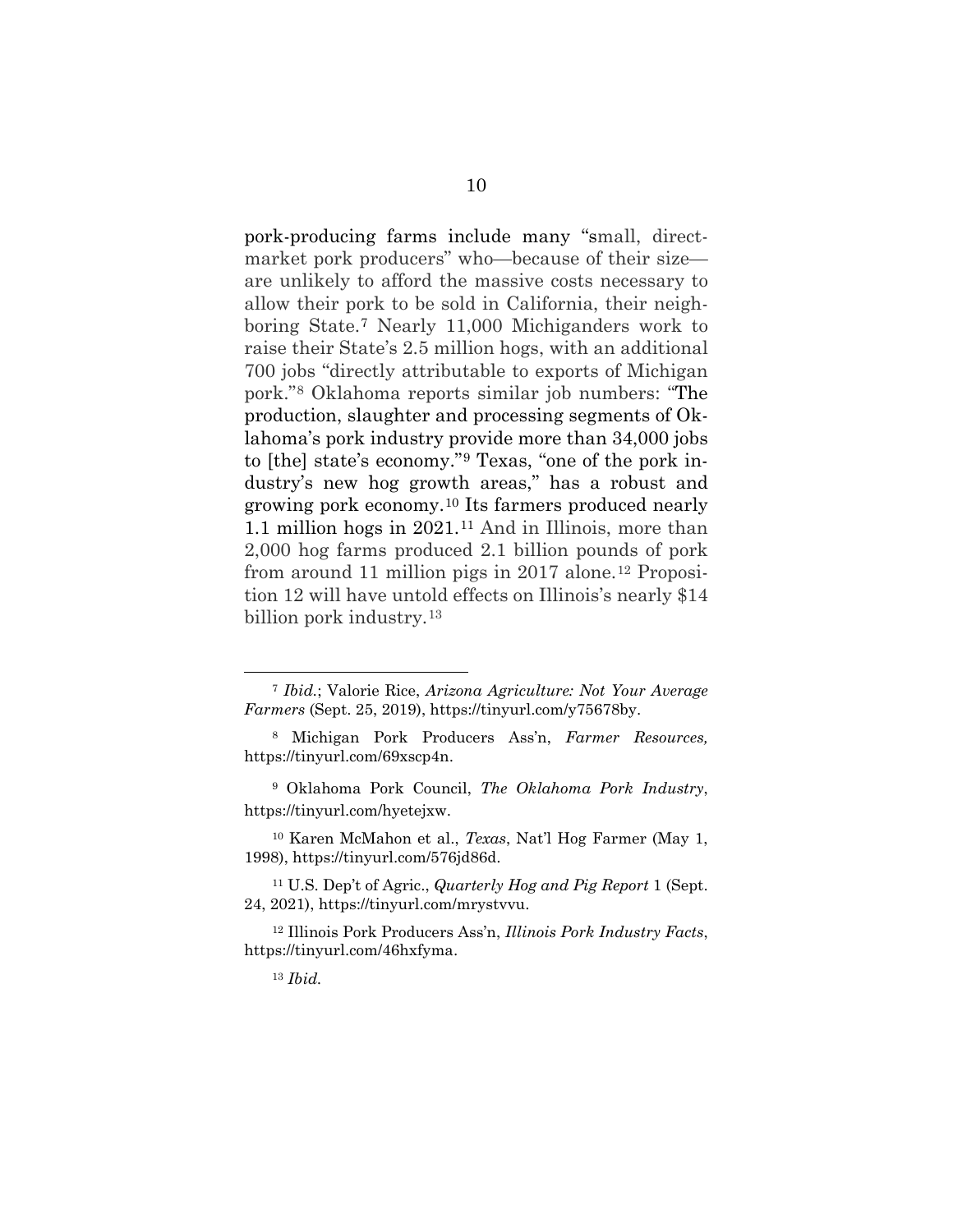Besides the farmers and businesses represented by *Amici* here, pork production in other States generates billions of dollars and hundreds of thousands of jobs.

In Iowa and Minnesota, often the top 2 pork producing States, hundreds of thousands of jobs are linked to the pork industry.[14](#page-20-0) Estimates from those States and elsewhere are that it would cost an average of at least \$2.5 million to renovate each farm to comply with Proposition 12, would reduce capacity by 17%, will increase operating costs for lager farms by 15%, increase costs even more for smaller farms, and impose \$1.9 to \$3.2 billion in costs on farmers nationwide.[15](#page-20-1)

<span id="page-20-0"></span><sup>14</sup> See Iowa Pork Producers Ass'n, *Iowa Pork Facts*, [https://ti](https://tinyurl.com/IAPorkFacts)[nyurl.com/IAPorkFacts.](https://tinyurl.com/IAPorkFacts)

<span id="page-20-1"></span><sup>15</sup> Mary Stroka, *Iowa Ag Leaders Sound Off on California's Prop 12, EATS Act*, The Iowa Torch (Aug. 14, 2021), [https://ti](https://tinyurl.com/59hbf6mw)[nyurl.com/59hbf6mw;](https://tinyurl.com/59hbf6mw) Clark Kauffman, *Iowa lawsuit over California's hog-confinement law headed for a hearing*, Iowa Capital Dispatch (July 20, 2021)[, https://tinyurl.com/3y2y7whe;](https://tinyurl.com/3y2y7whe) Scott McFetridge, *Could you live without bacon? Bacon may disappear in California as pig rules take effect*, USA Today (Aug. 1, 2021, 11:07 AM), [https://tinyurl.com/unus3ahm;](https://tinyurl.com/unus3ahm) Greta Kaul, *Why California's new pork rules could mean big changes for Minnesota hog farmers*, MinnPost (Aug. 6, 2021), [https://tinyurl.com/3mnat](https://tinyurl.com/3mnatjmw)[jmw;](https://tinyurl.com/3mnatjmw) Nat'l Pork Producers Council, *Issues & Insights: California's Proposition 12* (2020), [https://tinyurl.com/n69t7rh3;](https://tinyurl.com/n69t7rh3)  Pan Demetrakakes, *Pork Producers Sound Alarm on California's Proposition 12*, Food Processing (Aug. 2, 2021), [https://ti](https://tinyurl.com/dt5mpxrx)[nyurl.com/dt5mpxrx;](https://tinyurl.com/dt5mpxrx) see also Ian Spiegelman, *People Are Panicking About a Potential Pork Crisis in California*, L.A. Mag. (Aug. 3, 2021), [https://tinyurl.com/239b8d42;](https://tinyurl.com/239b8d42) Nami, *NAMI to Supreme Court: Prop 12 not beneficial to consumers and increases sow mortality*, The Fence Post (June 8, 2021),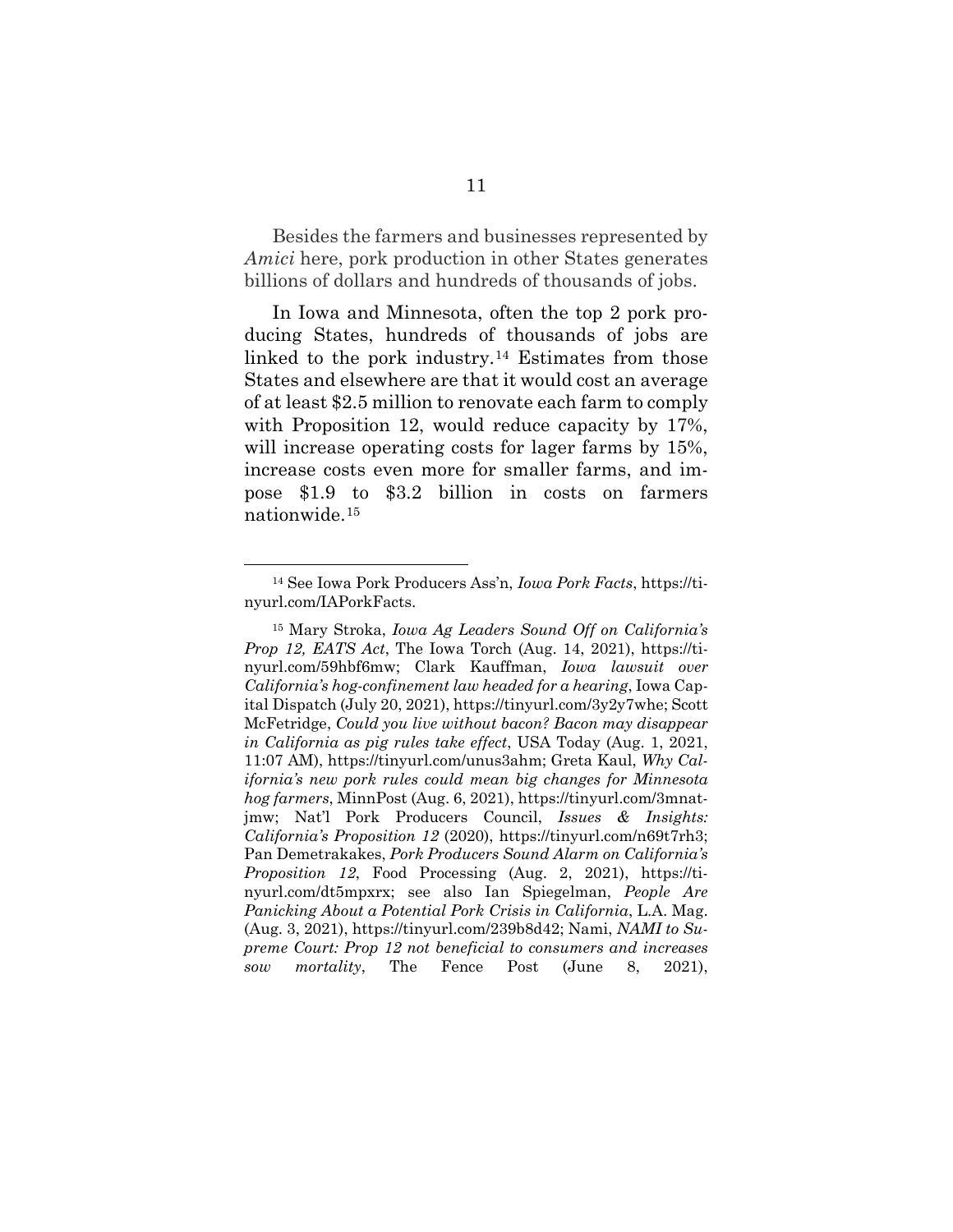Just days before the filing of this brief, Smithfield Foods, the "largest employer" in Beaver County, Utah, announced the shutdown of its operations there, expressly citing the "escalating cost of doing business in California."[16](#page-21-0) The company is planning to "align its hog production system by reducing its sow herd in its Western region," including in west-central Utah and potentially exiting its farms in Arizona and California.[17](#page-21-1)

Furthermore, as Proposition 12 shrinks capacity, raises costs, and reduces sales, demand for the supplies used in pork production also will decline. Kansas pork farms, for example, consume 30 million bushels of grain and 8 million bushels of soybeans annually.[18](#page-21-2) Collectively, pork farms throughout the country can consume upwards of a billion bushels of corn and 400 million bushels of soybeans.[19](#page-21-3) The grain and soybean industries too will feel the effects of Proposition 12.

[https://tinyurl.com/kx96pccn;](https://tinyurl.com/kx96pccn) Michael Formica, *Hog Farmers' Catastrophic Costs to Implement Prop 12*, Farm Journal's Pork (June 22, 2021)[, https://tinyurl.com/8hvukz6x;](https://tinyurl.com/8hvukz6x) Barry K. Goodwin, *California's Proposition 12 and its Impacts on the Pork Industry* 7 (May 13, 2021).

<span id="page-21-0"></span><sup>16</sup> Ashley Imlay, *Smithfield Foods to close bulk of operation in Beaver County, impacting estimated 250+ workers*, KSL.com (Jun. 10, 2022), [https://tinyurl.com/mv9kftw9.](https://tinyurl.com/mv9kftw9)

<sup>17</sup> *Ibid.* 

<span id="page-21-2"></span><span id="page-21-1"></span><sup>18</sup> Kansas Pork Ass'n, *Kansas Pork Stats*, [https://ti](https://tinyurl.com/5hftb9ca)[nyurl.com/5hftb9ca.](https://tinyurl.com/5hftb9ca)

<span id="page-21-3"></span><sup>19</sup> Pork Checkoff, *Quick Facts: The Pork Industry at a Glance* 116 (2015), [https://tinyurl.com/mwk54745.](https://tinyurl.com/mwk54745)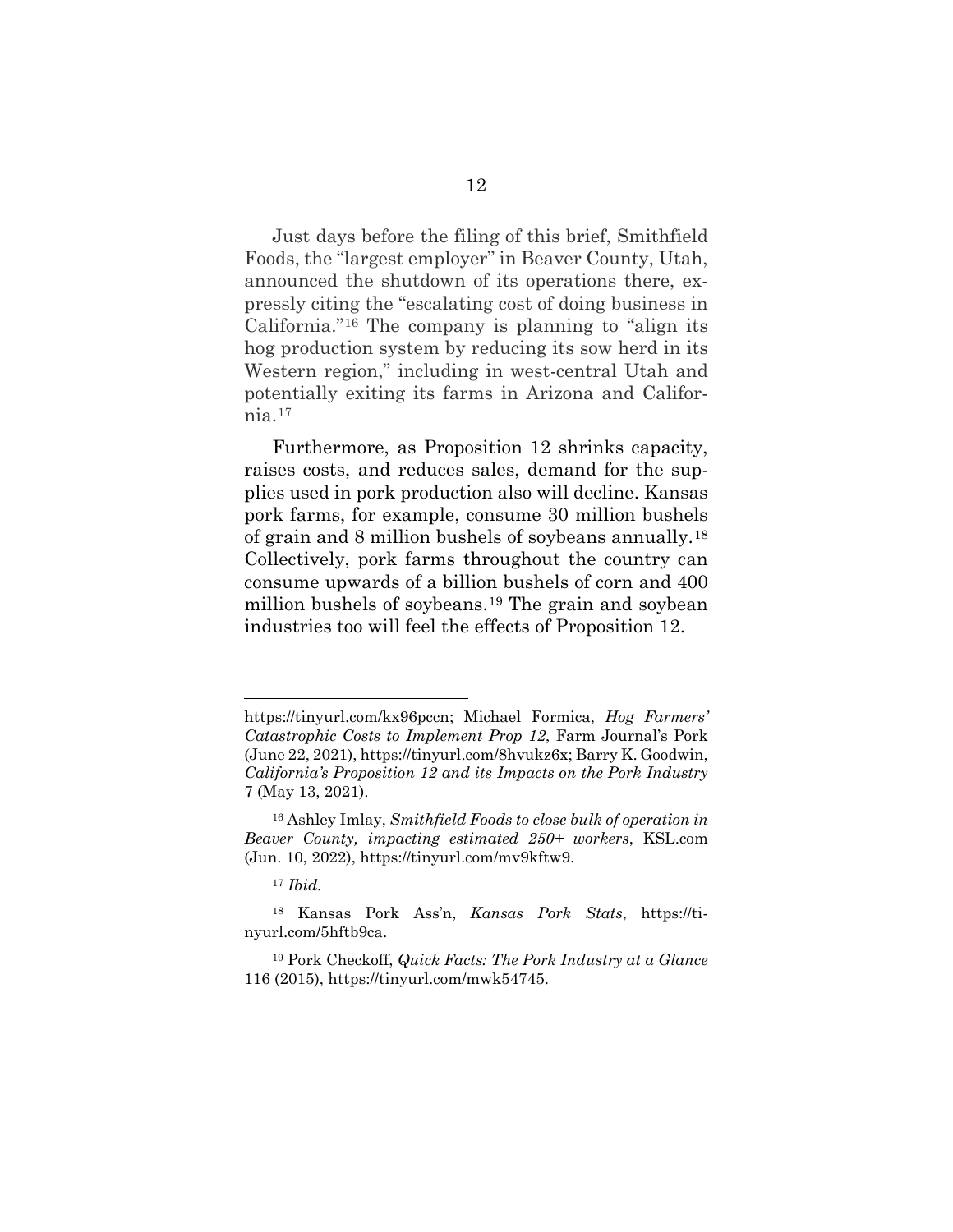The harms felt by the Nation's farmers will also be felt by its consumers. "Processing fewer animals ultimately means less meat for consumers, which pushes up retail prices."[20](#page-22-0) The effects of the increase in costs will be felt the hardest by the poorest Americans, who will have to go without or will have less to spend on other goods and services.[21](#page-22-1) 

Making matters worse, California itself only accounts for a trivial amount of pork production, Pet. App. 80a, and so its regulations have minimal effect on California's agricultural economy relative to its impact elsewhere. And because California producers would be subject to California regulations on animal husbandry in all events, Proposition 12 acts as a protectionist tariff-in-kind, exporting those local costs to other States as an artificial means of making its limited local industry more competitive. Whether Proposition 12 is a misguided effort to export California morality or a cynical attempt to protect local industries from the costs of such local choices, it severely burdens interstate commerce and the national economy.

<span id="page-22-0"></span><sup>20</sup> Jayson Lusk & Glynn Tonsor, Lusk and Tonsor: America's Indispensable Industry (May 6, 2020), [https://tinyurl.com/5r5ub](https://tinyurl.com/5r5ubnye)[nye.](https://tinyurl.com/5r5ubnye)

<span id="page-22-1"></span><sup>21</sup> Memorandum from Lon Hatamiya to Food Equity Alliance, *Analysis of Economic Impact of Proposition 12 on Pork Pricing and Consumption in California* 2-3 (Jun. 21, 2021), [https://ti](https://tinyurl.com/yckz6abh)[nyurl.com/yckz6abh.](https://tinyurl.com/yckz6abh)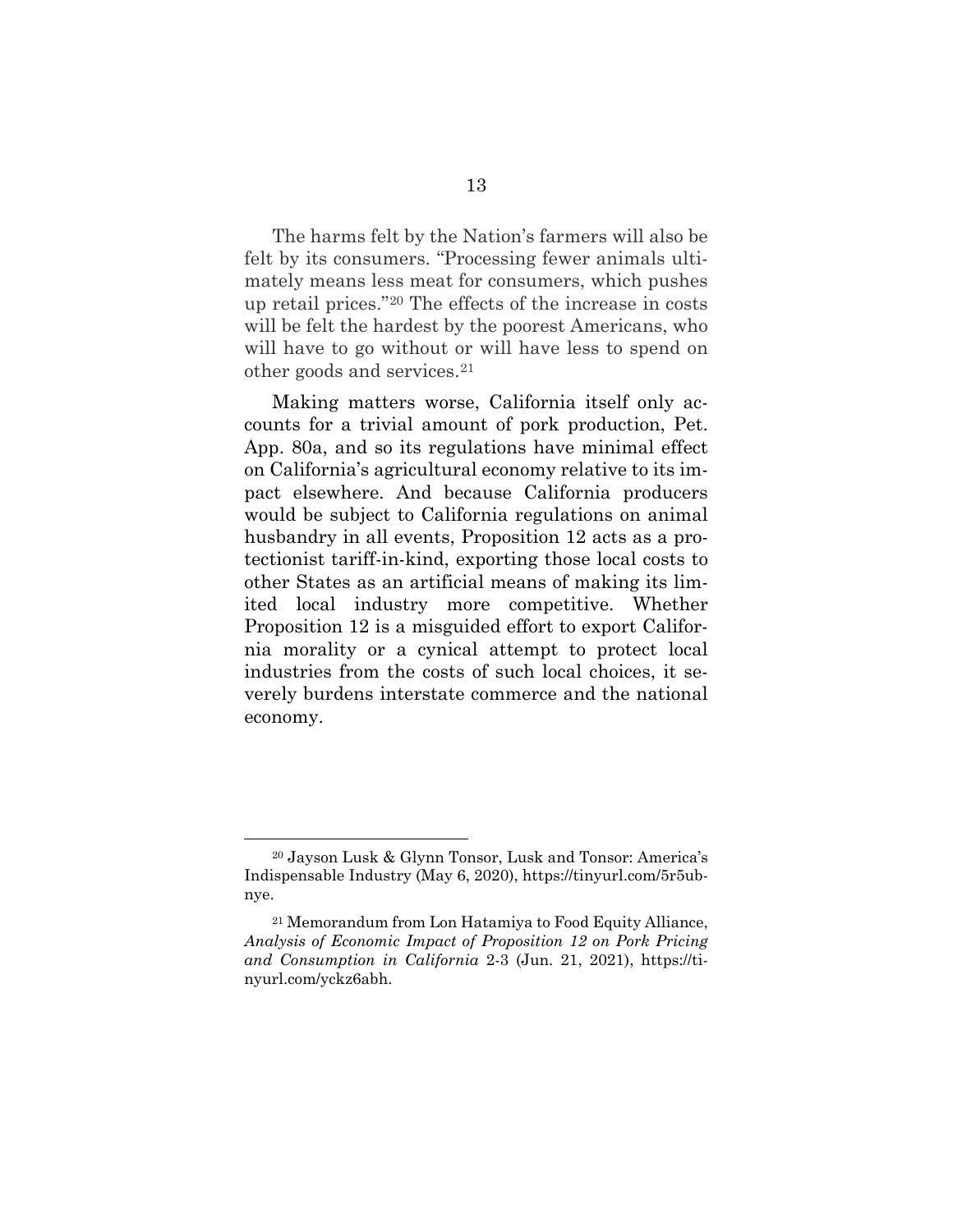<span id="page-23-0"></span>**B. Allowing States to condition access to interstate markets as a way to impose local political choices on sister States would Balkanize the economy and further polarize the Nation.**

Proposition 12 and the legal theories on which it is based are dangerous not only because of the direct impact the law will have on the Nation's agricultural economy, but also because they provide precedent and a roadmap for other trade-enforced extraterritorial regulations.

If California can restrict access to its markets based on its disapproval of conduct beyond its borders, then so can other States.[22](#page-23-1) For example, States requiring higher minimum wages could demand comparable pay by companies operating in other States as a condition for allowing imports, either on self-righteous moral grounds or to make their own now-more-expensive goods competitive.[23](#page-23-2)

Likewise for other economic issues, allowing States to condition access to their markets on conduct in

<span id="page-23-1"></span><sup>22</sup> Indeed, even as to Proposition 12 itself, competing policies may exist at the individual state level. Arizona and Ohio, for example, have their own laws regarding the treatment of livestock with different and potentially incompatible rules. See Ariz. Rev. Stat. § 13-2910.07; Ohio Adm. Code 901:12-8-01 *et seq*. Farmers in various States will find it difficult, burdensome, and potentially impossible to comply with their own local laws and the myriad and ever-changing extraterritorial standards imposed by California and other States that follow suit.

<span id="page-23-2"></span><sup>23</sup> Ashley Altus, CFC, *The 10 States with the Highest Minimum Wages in 2022*, OppU (Mar. 18, 2022), [https://tinyurl.com/5xzshwbd.](https://tinyurl.com/5xzshwbd)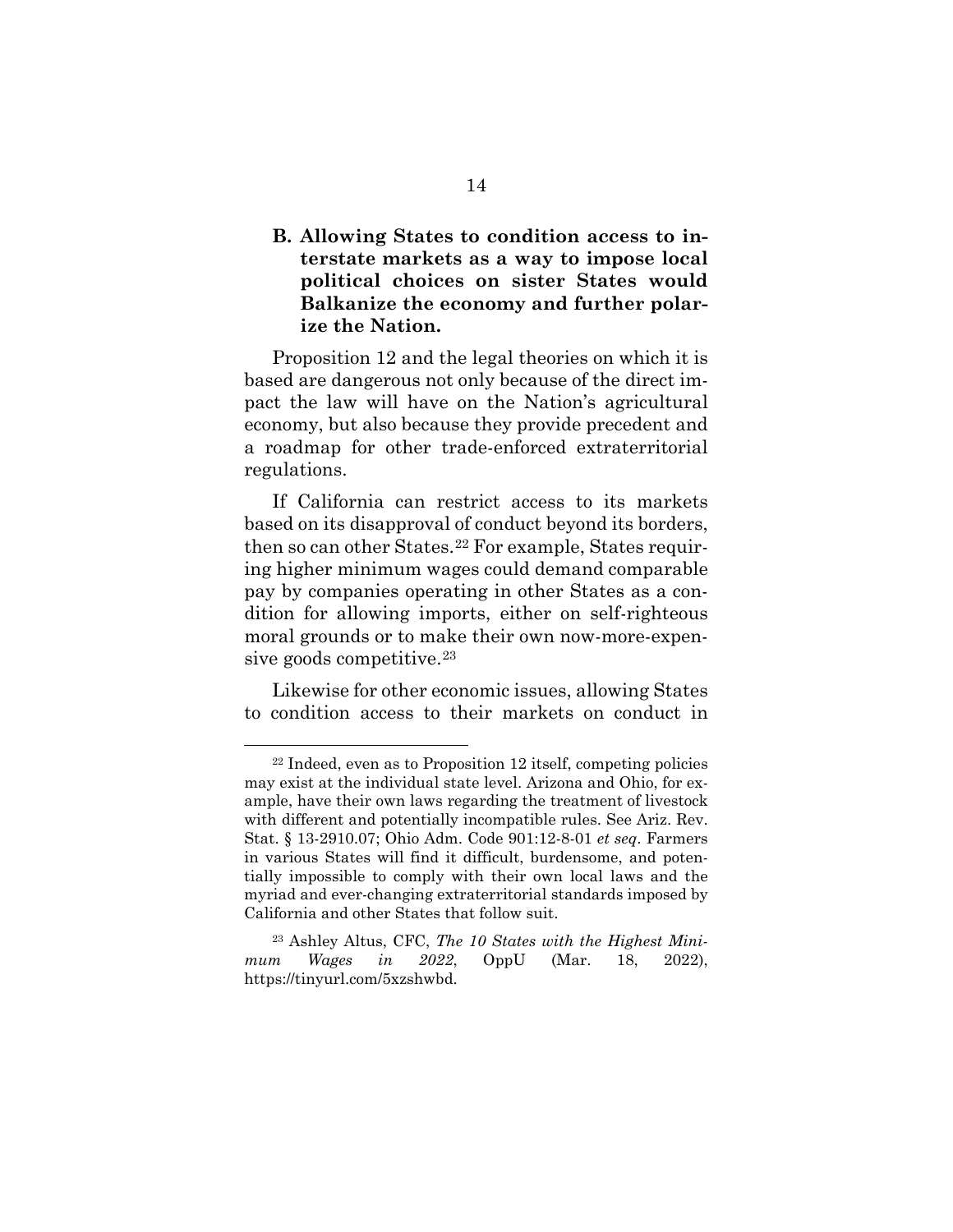other States could be used to impose heightened minimum health coverage for workers, free childcare, matching retirement contributions, or any other requirement a given State may want to impose on its sister States, particularly to offset the competitive costs of such in-state requirements.

Beyond such economic imperialism or protectionism, conditional trade access also could be used on broader social or political issues. States that disapprove of their neighbors' policies on any variety of social or political issues—guns, abortion, or voting procedures, etc.—can simply condition access to their markets on correction of the perceived flaw. Indeed, private parties routinely behave this way, boycotting companies and even entire States based on disapproval of their laws or policies. While private choices regarding what and from whom to buy are the essence of the free market, state-imposed conditional boycotts remove those choices from consumers and businesses and stifle competition as they seek to leverage all access to major markets to force compliance.

Similar tactics could, of course, be applied at either end of the political spectrum. Red States could ban the sale of goods from any company that advances certain social policies. For example, companies with diversity, equity, and inclusion (DEI) policies deemed too progressive or vaccination policies deemed too strict could find their goods legally blockaded from those States. Blue States could retaliate against companies with more conservative or religious views, or companies headquartered or merely willing to do business in competing Red States. Companies with DEI policies deemed insufficiently progressive or vaccination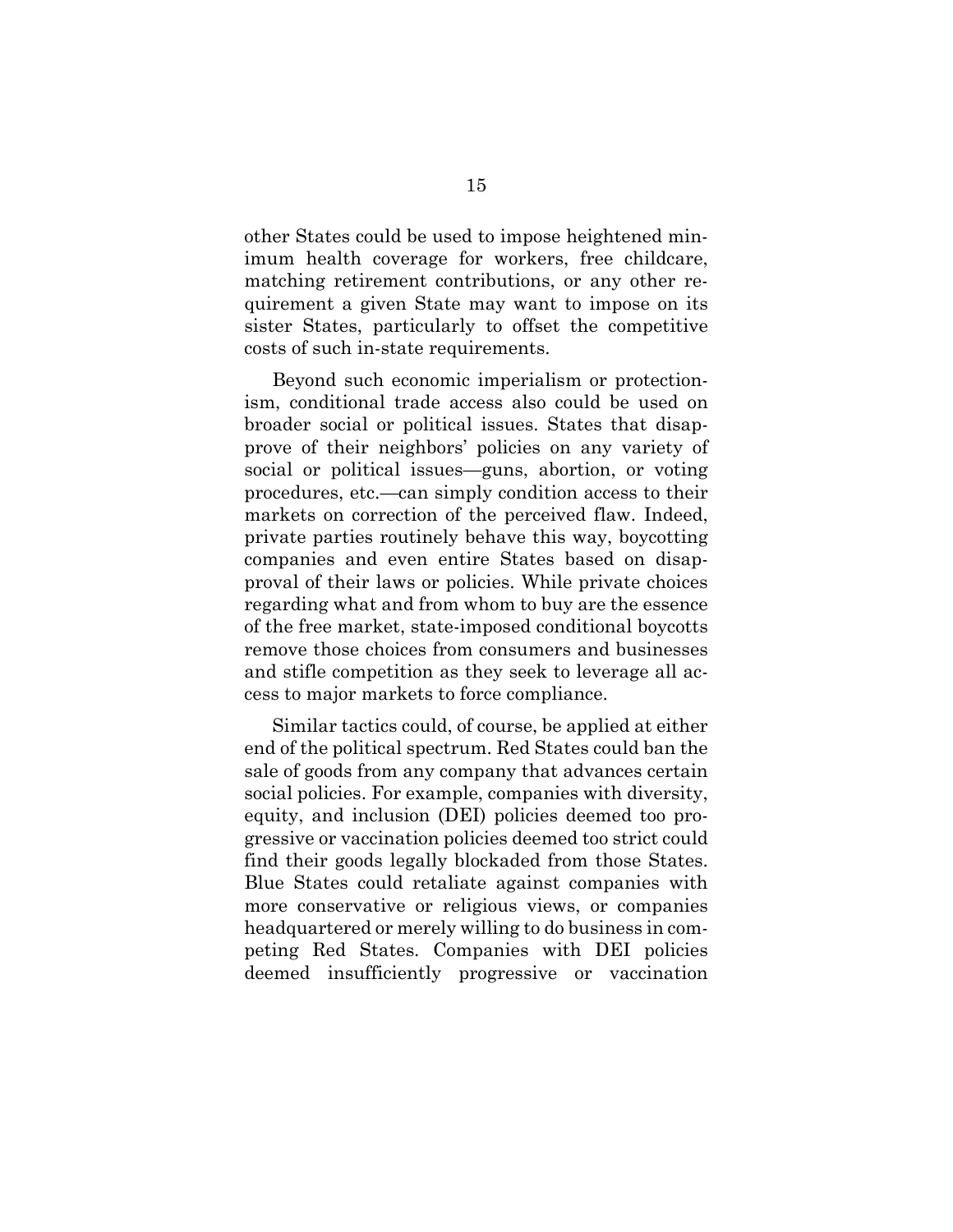policies deemed too lenient could find their goods legally blockaded from those other States. The possibilities are endless.[24](#page-25-0)

The reasoning in the decision below could permit States to impose conditional access on foreign commerce as well. Although the power to regulate commerce with foreign nations has properly been treated as exclusive, despite being part of the same clause in Article I, if conditioning access to in-state markets does not constitute impermissible state regulation of commerce, there is no principled distinction based on the source of the goods being a foreign nation rather than a sister State.

Imagine the mischief that would flow from States thus empowered and emboldened: No gasoline sales from oil drilled in Saudi Arabia; no sneakers from China; no goods from Mexico made using low-wage workers; no coffee that isn't fair trade, organic, or otherwise "green"; or maybe no products made in Israel until they agree to a Palestinian State. The possibilities are endless and all turn on the simple failure to recognize that conditioning access to state markets on conduct outside the State constitutes forbidden regulation of interstate or international trade.

Attempts to win political battles by waging economic warfare between the States is precisely the type of destructive economic Balkanization the

<span id="page-25-0"></span><sup>24</sup> States hostile to the Second Amendment, for example, could seek to export their restrictions on particular disfavored firearms by forbidding manufacturers from selling *any* firearms in the State if they sell the disfavored firearm anywhere else in the country.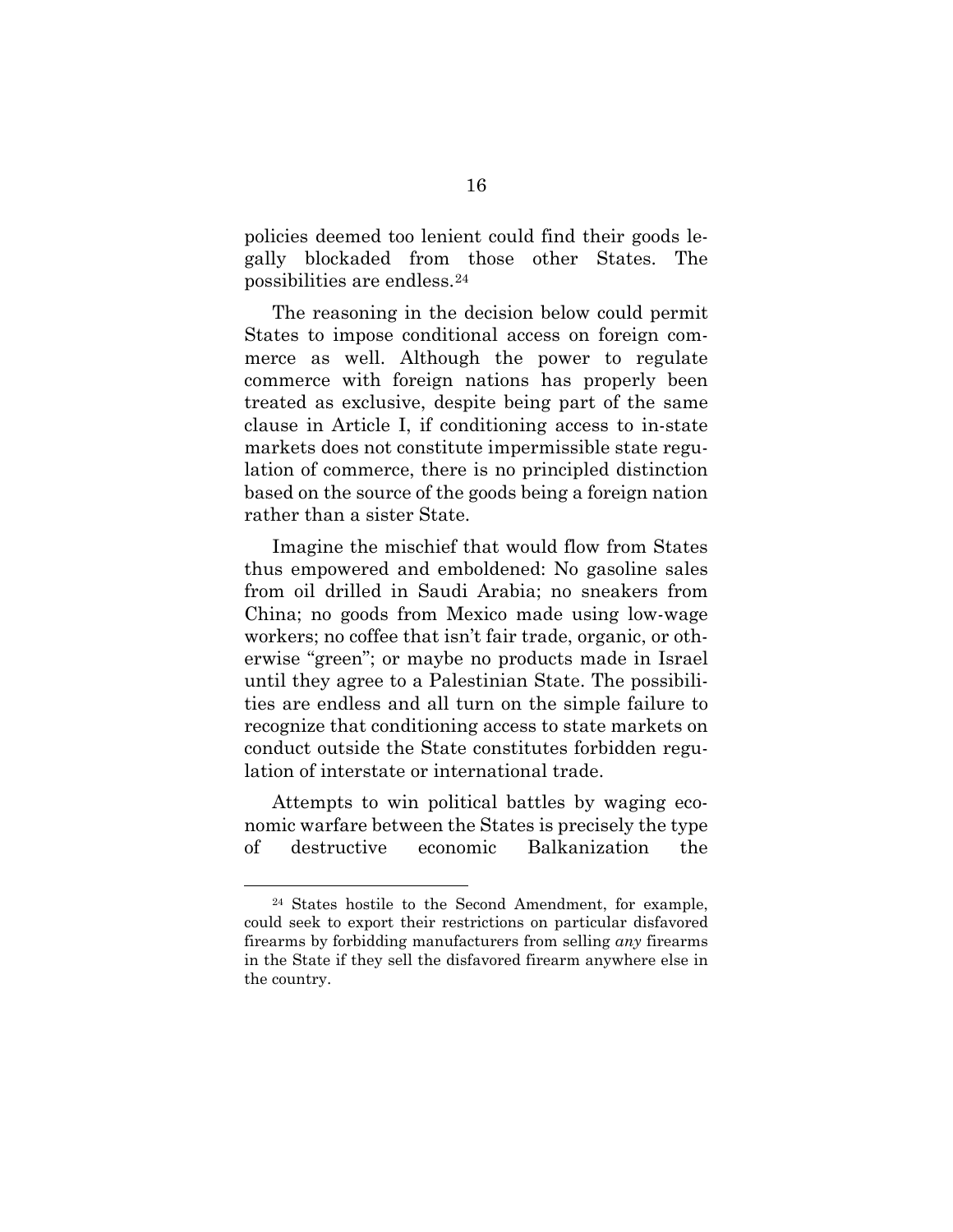Constitution was meant to prevent. And to the extent different States imposed mutually exclusive requirements, other States and companies would be forced to choose which States to abandon. Soon enough, "the very life-blood of the nation" would be deprived of any oxygen because of States' "[i]nterference with the arteries of commerce." M. Farrand, *The Framing of the Constitution of the United States* 7 (1913). The Nation's economy, and perhaps its political cohesion, may not survive if laws like Proposition 12 can withstand constitutional scrutiny.

### <span id="page-26-0"></span>**II. Proposition 12 Violates a Properly Understood Reading of the Commerce Clause and the Horizontal Separation of Powers.**

While existing jurisprudence is more than adequate to reject Proposition 12, Pet. Br. 22-35, *Amici* recognize the skepticism of some at the Court towards the dormant Commerce Clause in general, and hence a reluctance to apply it at times. *E.g.*, *Comptroller of Treasury of Md.* v. *Wynne*, 575 U.S. 542, 578-579 (2015) (Thomas, J., dissenting); *Tenn. Wine*, 139 S. Ct. at 2477 (Gorsuch, J., dissenting). But regardless whether the Constitution supports the somewhat variable dormant Commerce Clause as this Court currently applies it, a more textually grounded alternative reaches the same result as the dormant Commerce Clause here.

Under that approach, Proposition 12 is unconstitutional because it conflicts with the Commerce Clause, Article I's delegation of powers, and the Tenth Amendment, as well as the Constitution's structure, which organizes horizontal relations among States on principles of (partial) state autonomy, equality,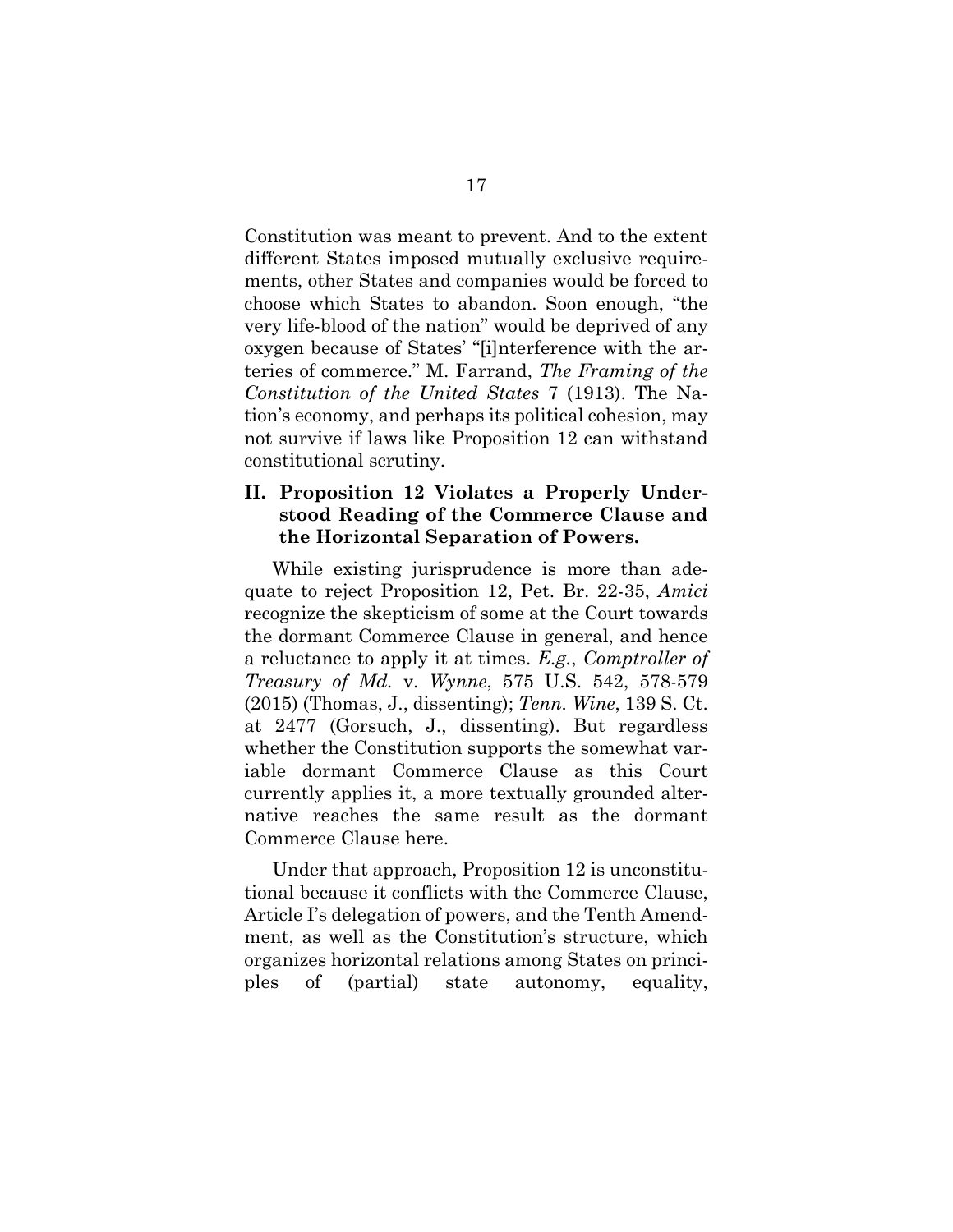territoriality, non-aggression, and mutual recognition. Properly understood, the Constitution forbids California from upending the national economy by trying to dictate extraterritorial local activities through regulation of interstate commerce.

## <span id="page-27-0"></span>**A. Constitutional text and history show that a properly narrow Commerce Clause divests the States of authority to regulate interstate commerce.**

1. The power to "regulate Commerce \*\*\* among the several States," U.S. Const. art. I, § 8, is one of the "legislative Powers" that the Constitution "grant[s]," and promises will be "vested in[,] a Congress of the United States," U.S. Const. art. I, §1.

By Article I's terms, that grant of authority is exclusive. Taking the "words \*\*\* in their natural and obvious sense, and not in a sense unreasonably restricted or enlarged," *Martin* v. *Hunter's Lessee*, 14 U.S. (1 Wheat.) 304, 326 (1816), any "legislative power" granted "is \*\*\* absolutely vested," *id.* at 329. And by vesting powers in Congress, the Constitution divested those same powers from the States. As Justice Story explained in *Hunter's Lessee*, "the sovereign powers vested in the state governments, by their respective constitutions, remained unaltered and unimpaired, except so far as they were granted to the government of the United States." *Id.* at 325.

The text of the Tenth Amendment confirms this reading, providing that "[t]he powers *not* delegated to the United States by the Constitution, nor prohibited by it to the States, are reserved to the States respectively, or to the people." U.S. Const. amend. X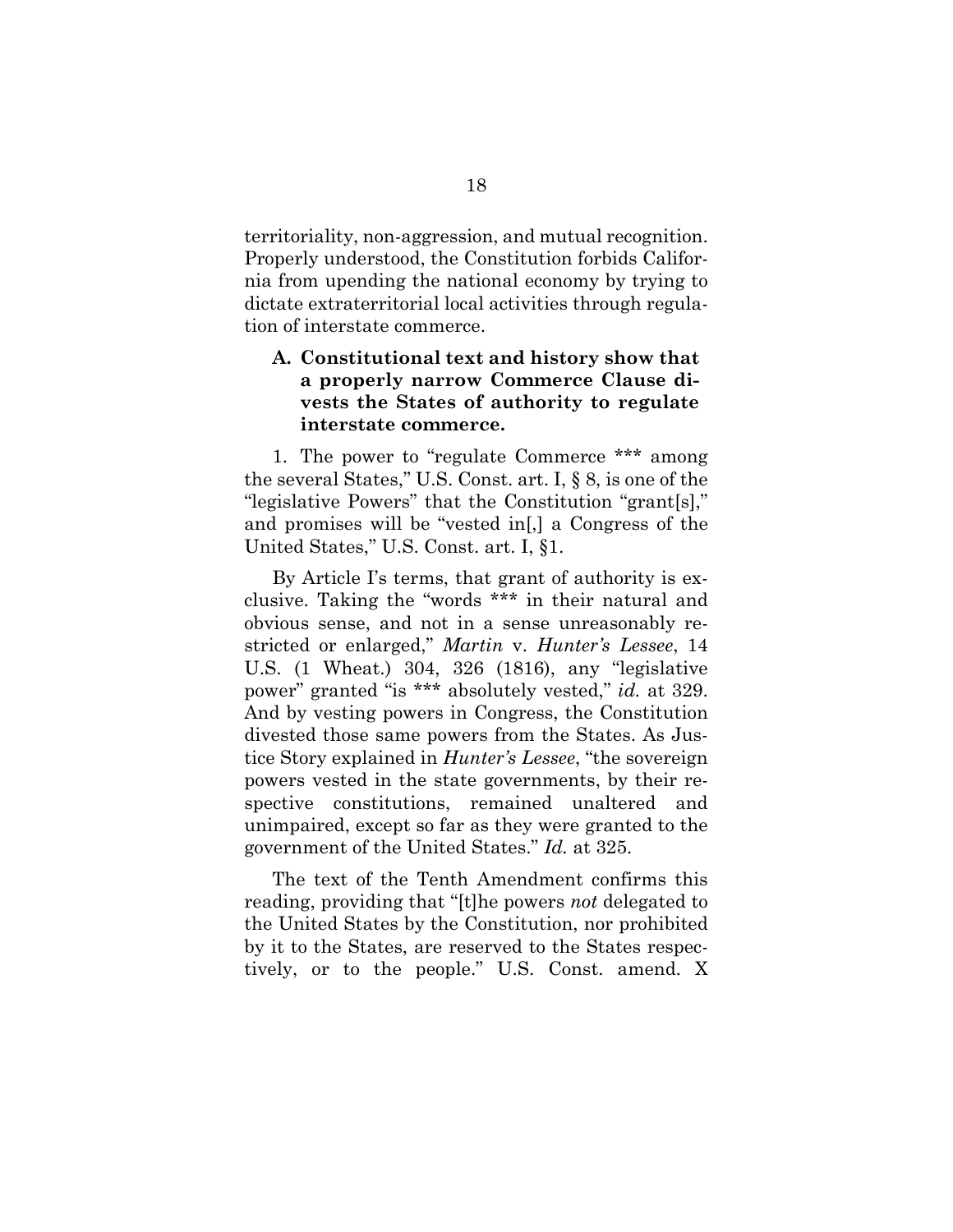(emphasis added). By such wording the Tenth Amendment necessarily recognizes that powers that *are*  delegated to the United States are *not* "reserved" to the States or the people, but reside solely in the federal government. While Congress might exercise its power to seek assistance from, or grant permission for, some state activities properly understood to "regulate" interstate or foreign commerce, the default rule is the *absence* of state power to regulate interstate commerce, not endless state encroachment on delegated national authority unless and until Congress affirmatively says otherwise.[25](#page-28-0) 

2. Consistent with a proper reading of the Constitutional text, this Court's early cases rejected any suggestion that the power to regulate commerce among the States was held concurrently by Congress and the States.

In *Gibbons* v. *Ogden*, Daniel Webster argued that it would be "insidious and dangerous" for the States to have a "*general* concurrent power" with Congress that would allow the States to "do whatever Congress has left undone[.]" 22 U.S. (9 Wheat.) 1, 8 (1824) (emphasis in original). This Court did not need to reach that

<span id="page-28-0"></span><sup>25</sup> It is no answer that Congress can always act to affirmatively disable state regulation of interstate commerce. The exercise of national legislative authority was designed to be difficult. Hurdles such as bicameralism, presentment, and potential veto slow and often stop such exercise. Default rules are thus important, and the constitutional default for the commerce and other Article I powers is that individual States may not take it upon themselves to exercise powers delegated to Congress. The Constitution sought to free commerce from state mischief, not to preserve all opportunity for mischief while the national legislative process struggles to keep up.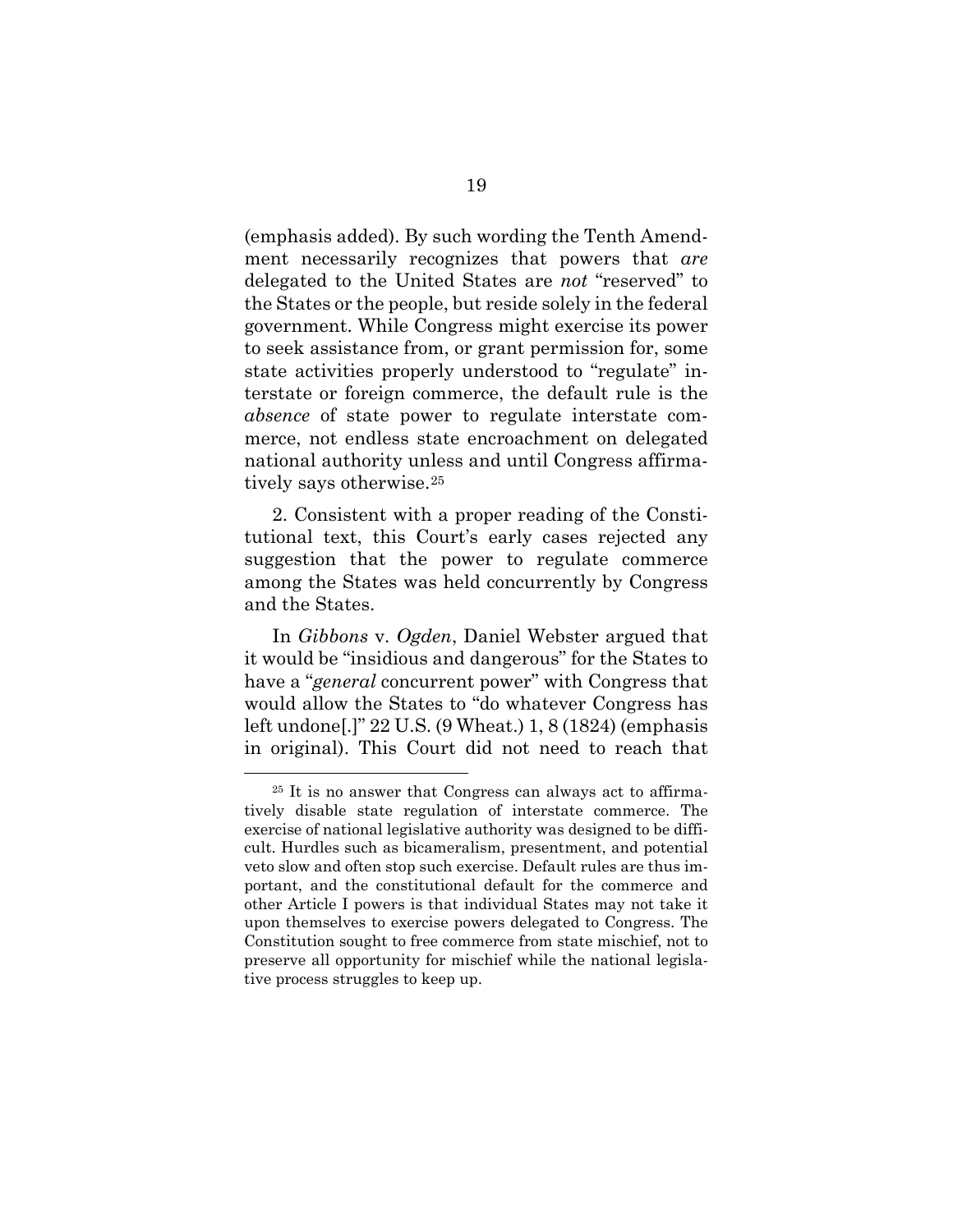question in *Gibbons*, *id.* at 81, but several justices did discuss it in the *Passenger Cases* addressing fees imposed by New York on ships carrying people traveling into the State. *Smith* v. *Turner* ("*Passenger Cases*")*,* 48 U.S. 283 (1849). Justice McLean extensively reviewed the various powers delegated to Congress, the necessity of their exclusiveness within the narrow confines of such delegations, and concluded:

Whether I consider the nature and object of the commercial power, the class of powers with which it is placed, the decision of this court in the case of Gibbons *v.* Ogden, reiterated in Brown *v.* The State of Maryland, and often reasserted by Mr. Justice Story, who participated in those decisions, I am brought to the conclusion, that the power "to regulate commerce with foreign nations, and among the several States," by the Constitution, is exclusively vested in Congress.

#### *Id.* at 400.

Justice Story, for his part, spoke of one State's "cheerful acquiescence" in the exclusivity of the commerce power, a point he said had not been "seriously controverted." Joseph Story, 2 *Commentaries on the Constitution of the United States* 515, §1067 (1833), [https://tinyurl.com/ywemmyzh.](https://tinyurl.com/ywemmyzh) He explained that the "power to regulate commerce is general and unlimited in its terms" and left "no *residuum*" to the States. *Id.* at 513, §1063. He continued that "when a State proceeds to regulate commerce \*\*\* among the several States, it is exercising the very power, which is granted to Congress; and is doing the very thing which Congress is authorized to do." *Id.* at 514, §1064*.* The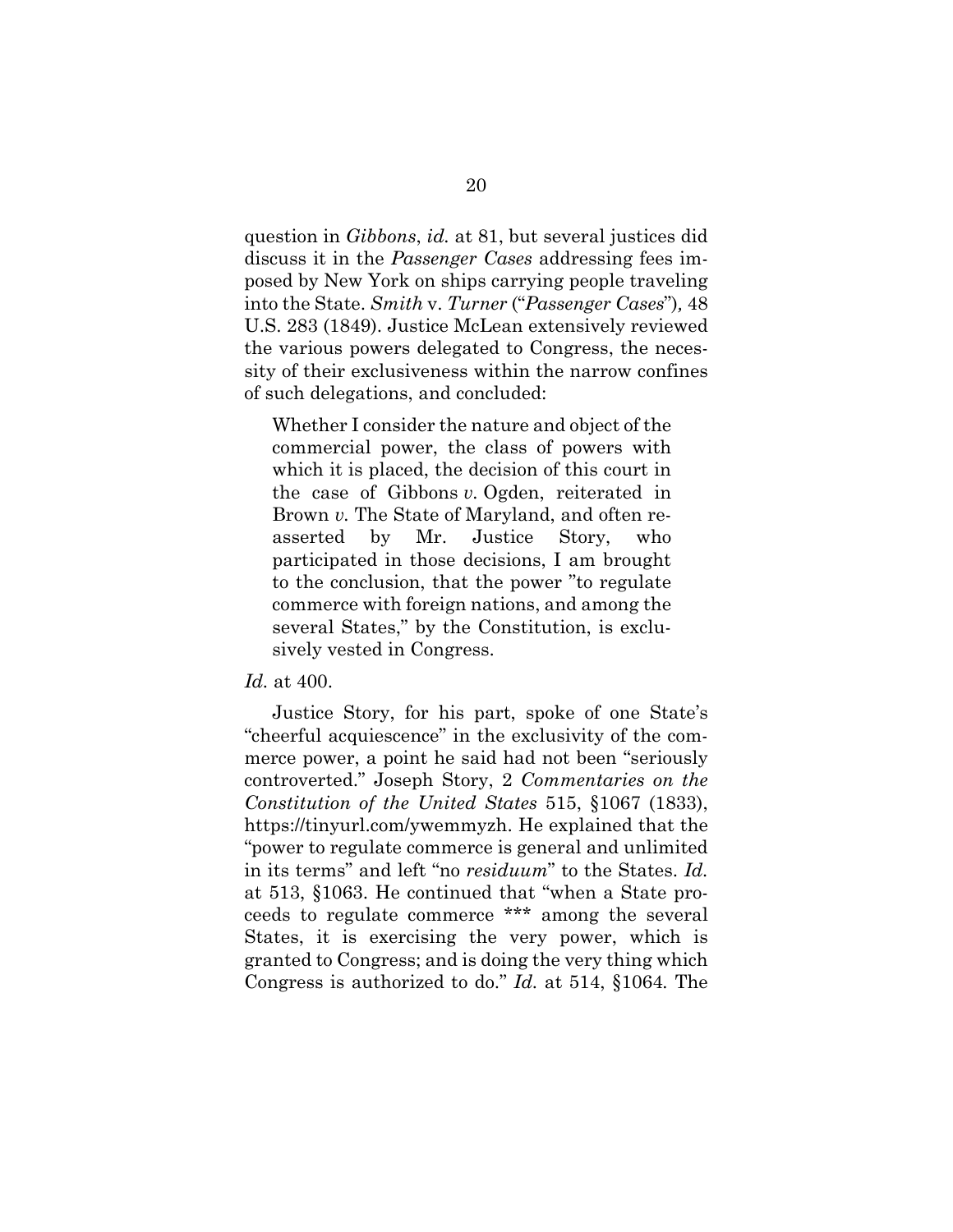power to tax, by contrast, is different. Congress originally was empowered to adopt "uniform" taxes "throughout the United States" to pay for distinctly national obligations and activities "of the United States." U.S. Const. art. I, §8, cl. 1. States may tax only within their jurisdiction and they do so for different ends. "In imposing taxes for state purposes, a state is not doing what Congress is empowered to do." Joseph Story, 2 *Commentaries on the Constitution of the United States* 513, §1064 (1833).

The Court also described the commerce power as an exclusive delegation in *Crutcher* v. *Kentucky*, 141 U.S. 47 (1891). There, discussing the power to regulate *foreign* commerce, this Court explained that the "prerogative, the responsibility, and the duty of providing for the security of the citizens and the people of the United States in relation to foreign corporate bodies or foreign individuals with whom they may have relations of foreign commerce, belong to the government of the United States, and not to the governments of the several states." *Id.* at 58. It continued: The "same thing is *exactly as true* with regard to interstate commerce as it is with regard to foreign commerce. No difference is perceivable between the two." *Ibid.* (emphasis added).[26](#page-30-0)

3. The Court's fidelity to the text of the Commerce Clause, however, did not last. Eventually, the Court moved away from its earlier understanding by

<span id="page-30-0"></span><sup>26</sup> As this Court has recognized, "the power to regulate commerce is conferred by the same words of the commerce clause with respect both to foreign commerce and interstate commerce." *Atl. Cleaners & Dyers* v. *United States*, 286 U.S. 427, 434 (1932).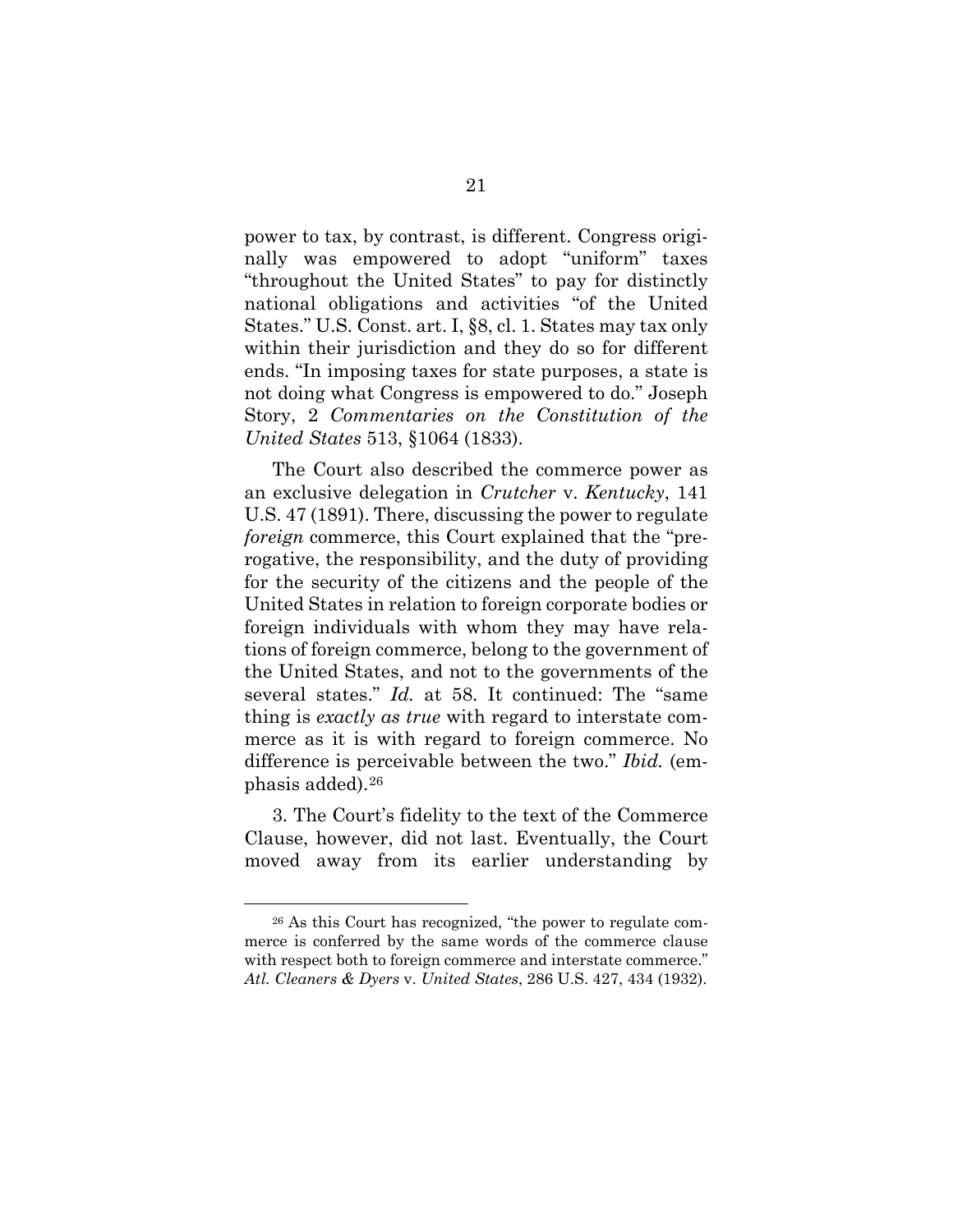discovering the very "residuum of power" in the States to act in "the absence of conflicting legislation by Congress," *Southern Pac. Co.* v. *Arizona* ex rel. *Sullivan*, 325 U.S. 761, 767 (1945), that Joseph Story rejected in his Commentaries. And it apparently discovered new daylight surrounding the single conjunction joining the power over foreign and interstate commerce, concluding that the "power when exercised in respect of foreign commerce may be broader than when exercised as to interstate commerce." *Atl. Cleaners & Dyers*, 286 U.S. at 434.

But those cases were poorly reasoned in their broader strokes, and often involved matters that only had an *effect* on commerce or, at best, debatably regulated commerce. Take *Atlantic Cleaners*. To justify its conclusion that the Commerce Clause could be plenary as to foreign commerce but not as to interstate commerce, the Court merely said so on the theory that "there is no rule of statutory construction" that precluded it from treating the "same word" as though it has "different meanings." *Id.* at 433. Nowadays, when "identical words [are] used in different parts of the same [document]," the Court "presume[s them] to have the same meaning." *Robers* v. *United States*, 572 U.S. 639, 643 (2014) (citations omitted). That presumption should nowhere be stronger than with the Commerce Clause, where the power "to regulate commerce" was delegated in a single unitary phrase having three grammatically equal objects.

Nor is it relevant that there was some "evidence that the Founders intended the scope of the foreign commerce power to be the greater." *Japan Line, Ltd.* v. *Los Angeles Cnty.*, 441 U.S. 434, 448 (1979).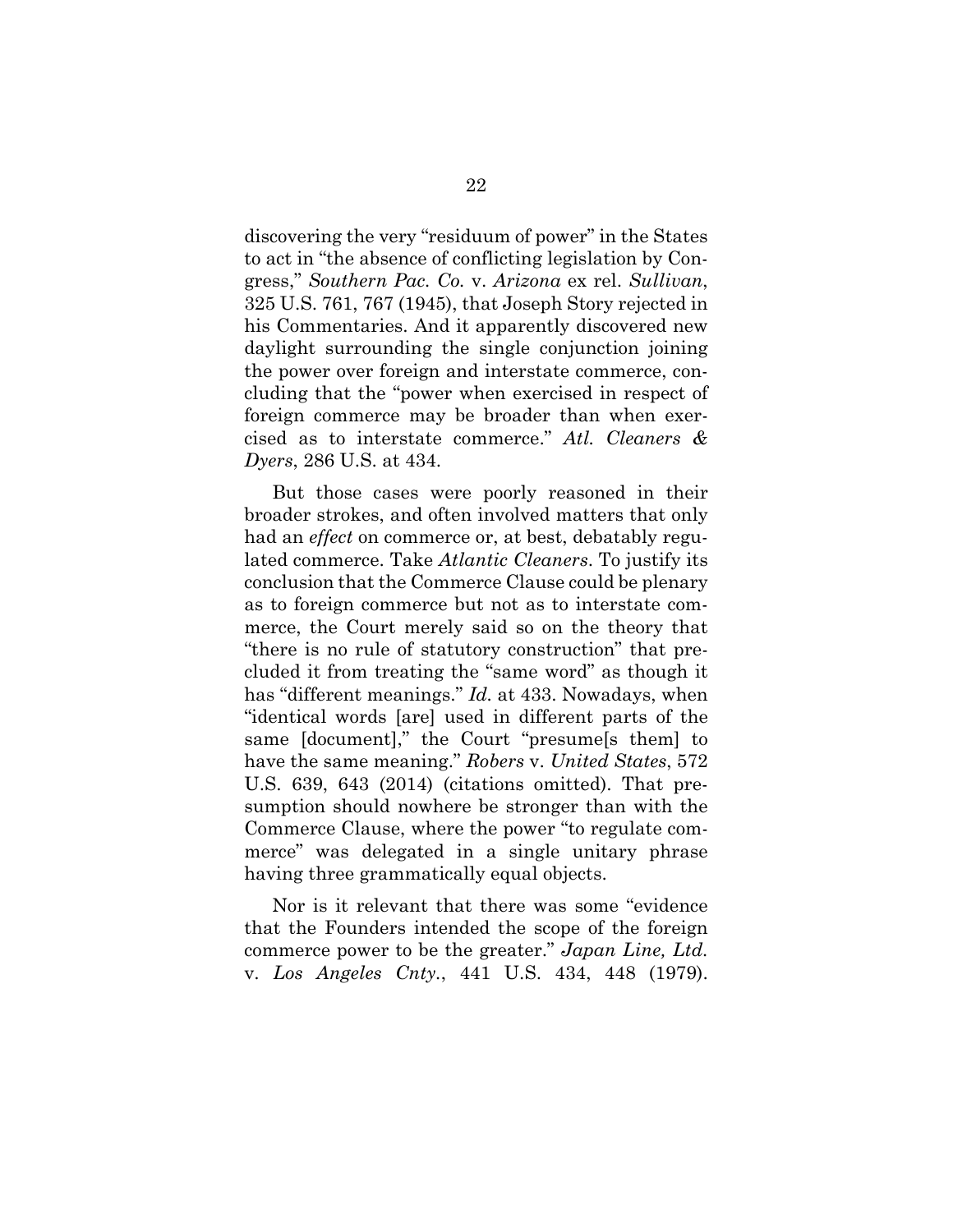Whatever its past practice, this Court now interprets the Constitution by looking to its "words and phrases" as they were "used in their normal and ordinary" sense. *District of Columbia* v. *Heller*, 554 U.S. 570, 576 (2008) (cleaned up). And if the Founders wanted the interstate-commerce power to be different than the foreign-commerce power, they "could easily have said so" in the text they sent to be ratified by the States. *Kucana* v. *Holder*, 558 U.S. 233, 248 (2010). But they did not.

Even taking those cases rejecting the exclusivity of the commerce power on their own terms, any residuum of power left with the States was limited and would apply only to "matters of local concern" that would "in some measure affect interstate commerce" or "to some extent, regulate it." *Southern Pac. Co.*, 325 U.S. at 767. For that reason, just over a decade after the Court decided *Southern Pacific Co.*, it could still say, correctly, that its cases recognized that the "Commerce Clause gives exclusive power to the Congress to regulate interstate commerce, and its failure to act on the subject in the area of taxation nevertheless requires that interstate commerce shall be free from any *direct* restrictions or impositions by the States." *Nw. States Portland Cement Co.* v. *State of Minn.*, 358 U.S. 450, 458 (1959) (emphasis added).

The subsequent tendency to find even more exceptions to exclusivity—adding more judicial policymaking into the mix—was perhaps driven by concern that an exclusive reading of an ever-expanding commerce power would foreclose too many state laws regulating ordinary local matters that in some way had an *effect* on interstate commerce. But while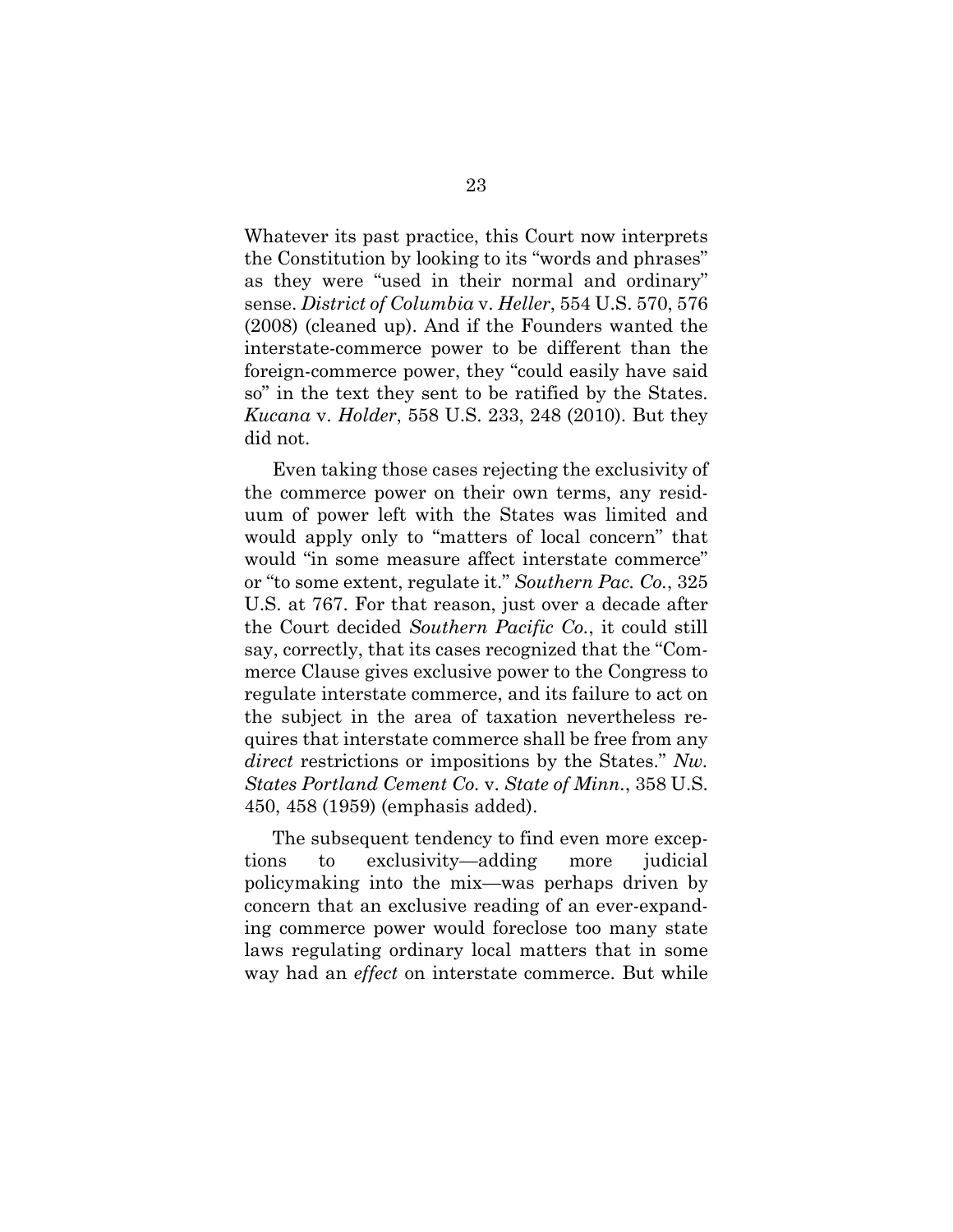such concerns are understandable, they arise from a different error, not from a proper understanding of exclusivity. Under an original and narrower view of the commerce power (apart from the erroneously expansive gloss of the Necessary and Proper Clause), any problem of excessively disabling state powers would have been limited. *Cf.* Albert S. Abel, *The Commerce Clause in the Constitutional Convention and in Contemporary Comment*, 25 Minn. L. Rev. 432, 493 (1941) ("On the whole, the evidence supports the view that, as to the restricted field which was deemed at the time to constitute regulation of commerce, the grant of power to the federal government presupposed the withdrawal of authority pari passu from the states."). As Justice Thomas has explained, the "Clause's text, structure, and history all indicate that, at the time of the founding, the term ' "commerce" consisted of selling, buying, and bartering, as well as transporting for these purposes.' " *Gonzales* v. *Raich*, 545 U.S. 1, 58 (2005) (Thomas, J., dissenting) (quoting *United States*  v. *Lopez*, 514 U.S. 549, 585 (1995) (Thomas, J., concurring))).

When the commerce power is properly constrained to those activities, any alleged harm from divesting the States of such power is necessarily cabined. "While in its content the commerce clause was designed to include only a limited number of matters, the states could no more legislate with propriety as to subjects falling within its limits than Congress could as to subjects falling outside them." Abel, *The Commerce Clause*, 25 Minn. L. Rev. at 494.

The substantial-effects test that this Court created, guided by an expansive reading of the Necessary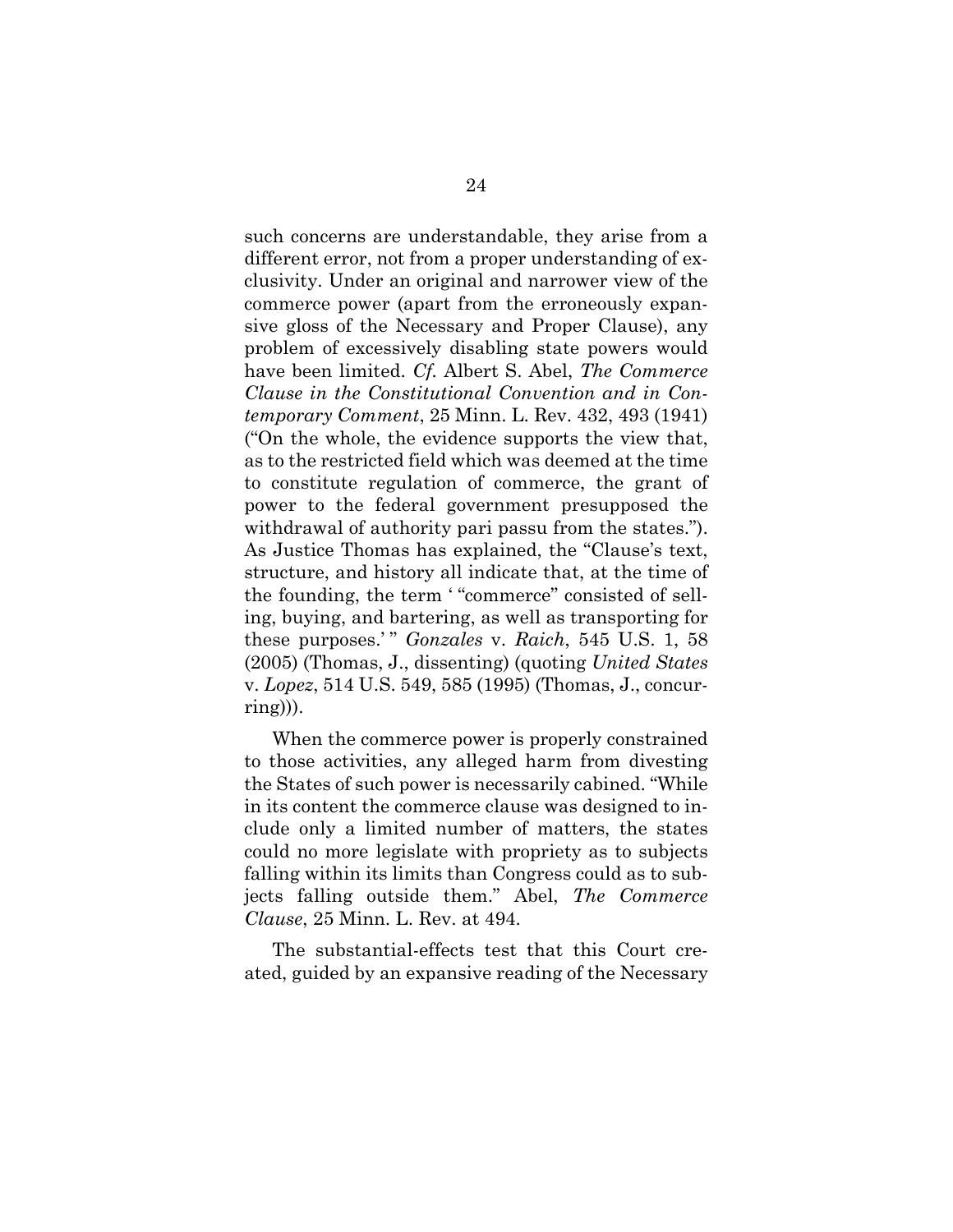and Proper Clause, is thus the reason for any potential harms stemming from the properly-understood exclusivity of the commerce power. Avoiding the problem of overbroad exclusivity is best accomplished by a properly limited construction of the Necessary and Proper Clause. Congress has the supplemental power only to take such further actions—hiring people to enforce its regulations, for example—as are necessary and proper to implement some primary regulation of "commerce" as the term was used at the Founding. This narrowed understanding would not include the power to take actions that merely had some tangential effects on commerce but were not instrumental to some particular regulation of interstate commerce.

Under that proper (and necessary) narrow reading of the Necessary and Proper Clause, state action that merely affects commerce would not be prevented by the exclusive delegation of the commerce power unless it was acting to regulate commerce itself or to impose extraterritorial regulations of commerce in sister States. Any policy-driven concern regarding excessive preemption that stems from an improperly broad reading of the Necessary and Proper gloss on the commerce power does not justify rejecting the exclusivity of that power. The solution to one exercise of judicial policymaking is not to invent another. Better to fix the original error than to compound it.

The language, structure, and history of the Constitution all support a narrow but exclusive reading of the Commerce Clause. It is the refusal to apply that limited exclusivity, difficult as that may sometimes be, that constitutes judicial policymaking as much or more than the perceived looseness of dormant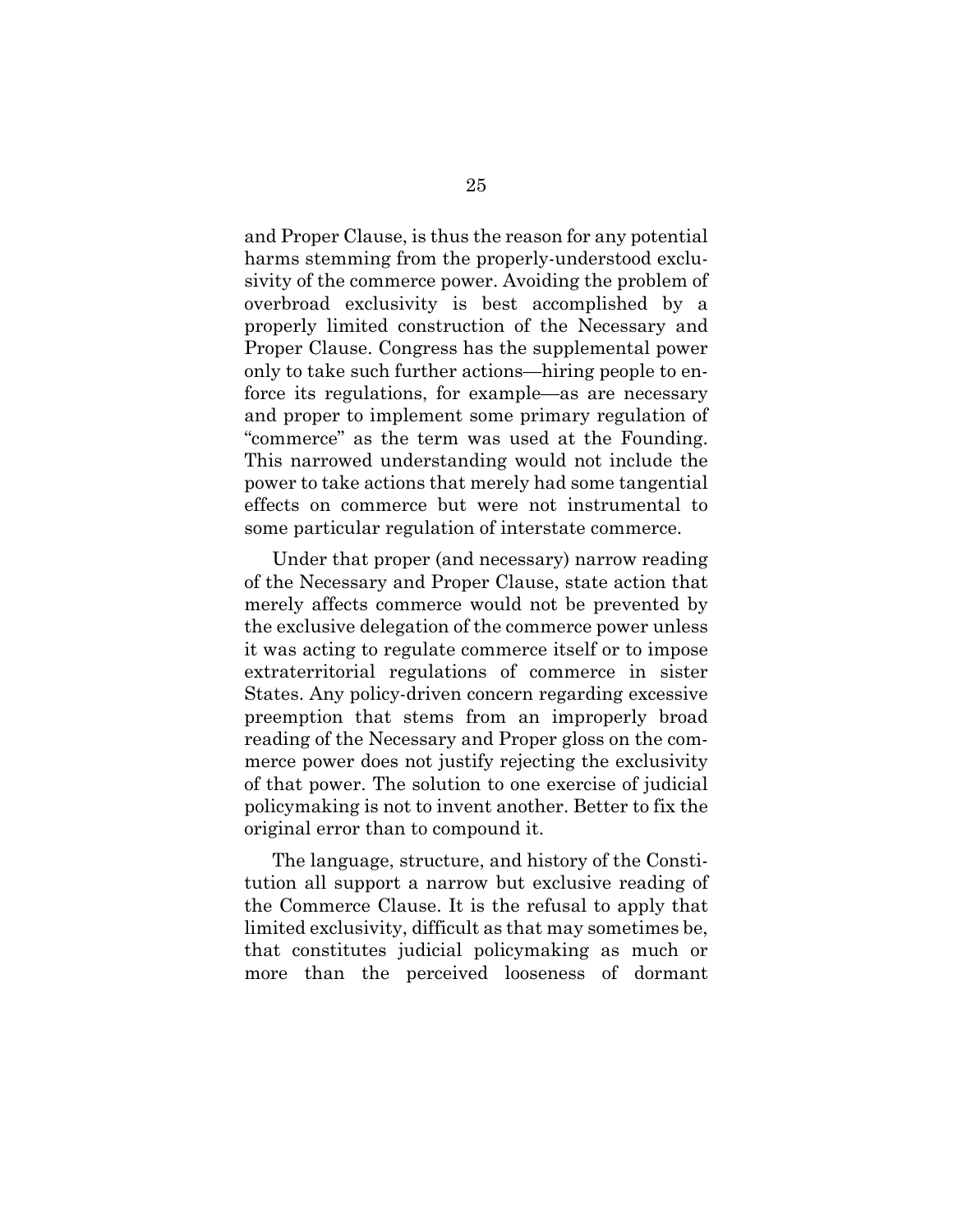Commerce Clause jurisprudence. Returning to an earlier and exclusive reading of the Commerce Clause will go a long way towards reducing the potential for judicial policymaking in either direction.

### <span id="page-35-0"></span>**B. The Constitution's structure of horizontal federalism forbids States from exerting extraterritorial control over their sister States.**

Allowing California to do what it did here also violates the Constitution's structure of horizontal federalism. While the concept of vertical federalism the relationship between the States and the federal government—is familiar to many, the concept of "horizontal" federalism—the relationship between the States themselves—is often overlooked. But there are many elements of the Constitution that reflect a structure of horizontal federalism. It is reflected in basic territorial principles on which the States are founded, have political power, and may resist encroachment by sister States. It also is reflected in provisions limiting state encroachment on the free movement of people and goods between the States, including the properly limited and exclusive delegation to the federal government of the power to regulate interstate commerce.

1. Horizontal federalism begins with a recognition that States, for constitutional purposes, are *equal* and *territorial*. Douglas Laycock, *Equal Citizens of Equal and Territorial States: The Constitutional Foundations of Choice of Law*, 92 Colum. L. Rev. 249, 250-251 (1992). Those postulates, and territoriality in particular, run through the entire constitutional structure, including residency requirements for Senators and Representatives, limits on merging or severing parts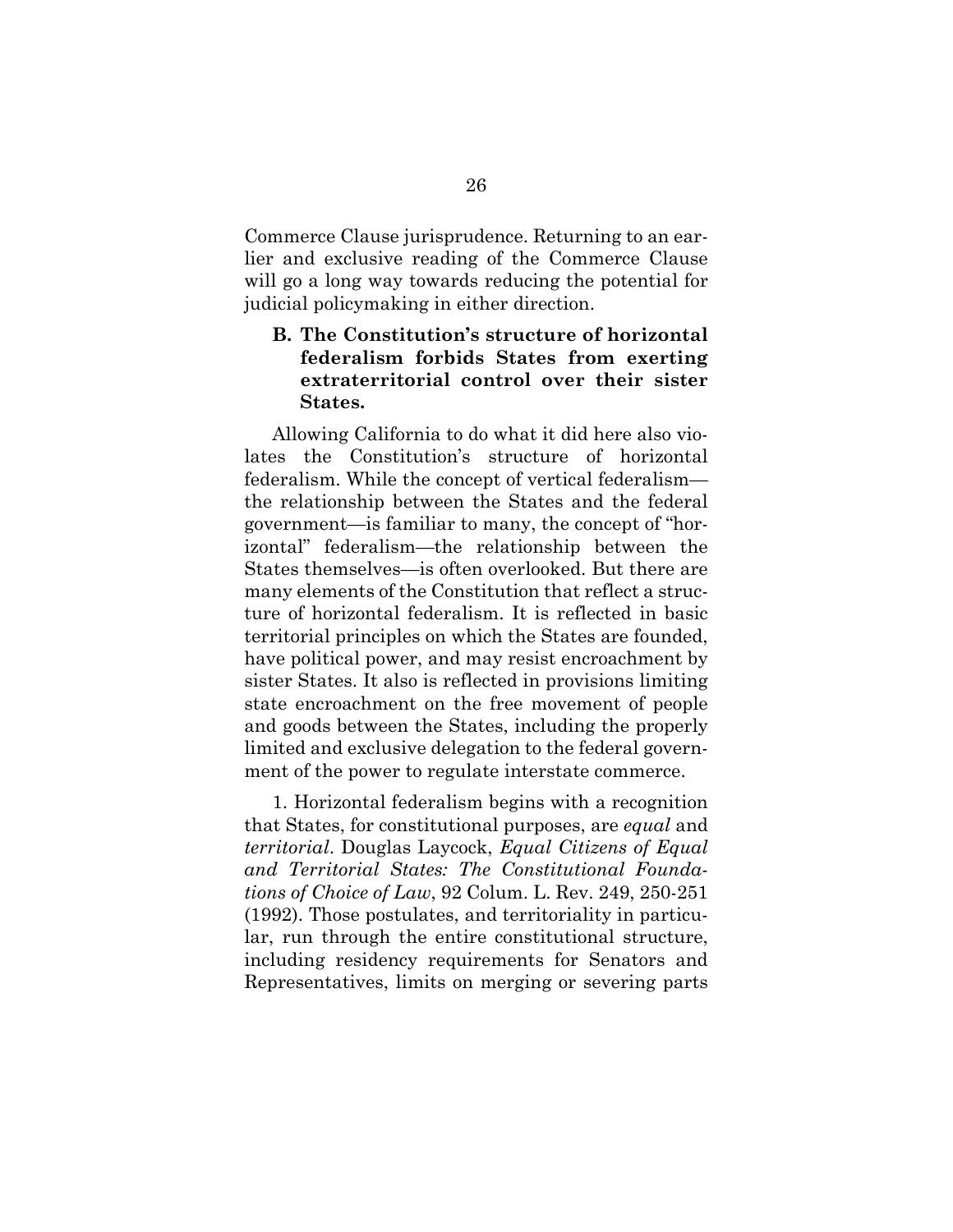of States, and even protections against invasion. U.S. Const. art. I, §§ 2 & 3, art. IV, §§ 3 & 4.

Given such territorial foundations and limits, each State's right to regulate its own citizens affords the other States the right to do likewise. A necessary corollary is that States may not regulate or otherwise exercise authority over the citizens of and activities in other States. As this Court once explained, "it would be impossible to permit the statutes of [one State] to operate beyond the jurisdiction of that State \*\*\* without throwing down the constitutional barriers by which all the States are restricted within the orbits of their lawful authority and upon the preservation of which the Government under the Constitution depends." *New York Life Ins. Co.* v. *Head*, 234 U.S. 149, 161 (1914). This conclusion was once considered so "obvious[]" that it was "rarely \*\*\* called in question[.]" *Ibid.*

The limits on extraterritorial regulation by States are reflected in many constitutional provisions limiting how States may exercise power over other States and their citizens. The Import-Export Clause, correctly understood, prohibits States from imposing extraterritorial imposts or duties. See *Brown* v. *Maryland*, 25 U.S. 419, 437-438 (1827); *Camps Newfound/Owatonna, Inc.* v. *Town of Harrison*, 520 U.S. 564, 621-637 (1997) (Thomas, J., dissenting) (discriminatory taxes on interstate commerce would be covered by a correct reading of the Export-Import Clause rather than the dormant Commerce Clause). The Tonnage Clause serves the same purpose. *Polar Tankers, Inc.* v. *City of Valdez*, 557 U.S. 1, 6-7 (2009). These particularized prohibitions embody the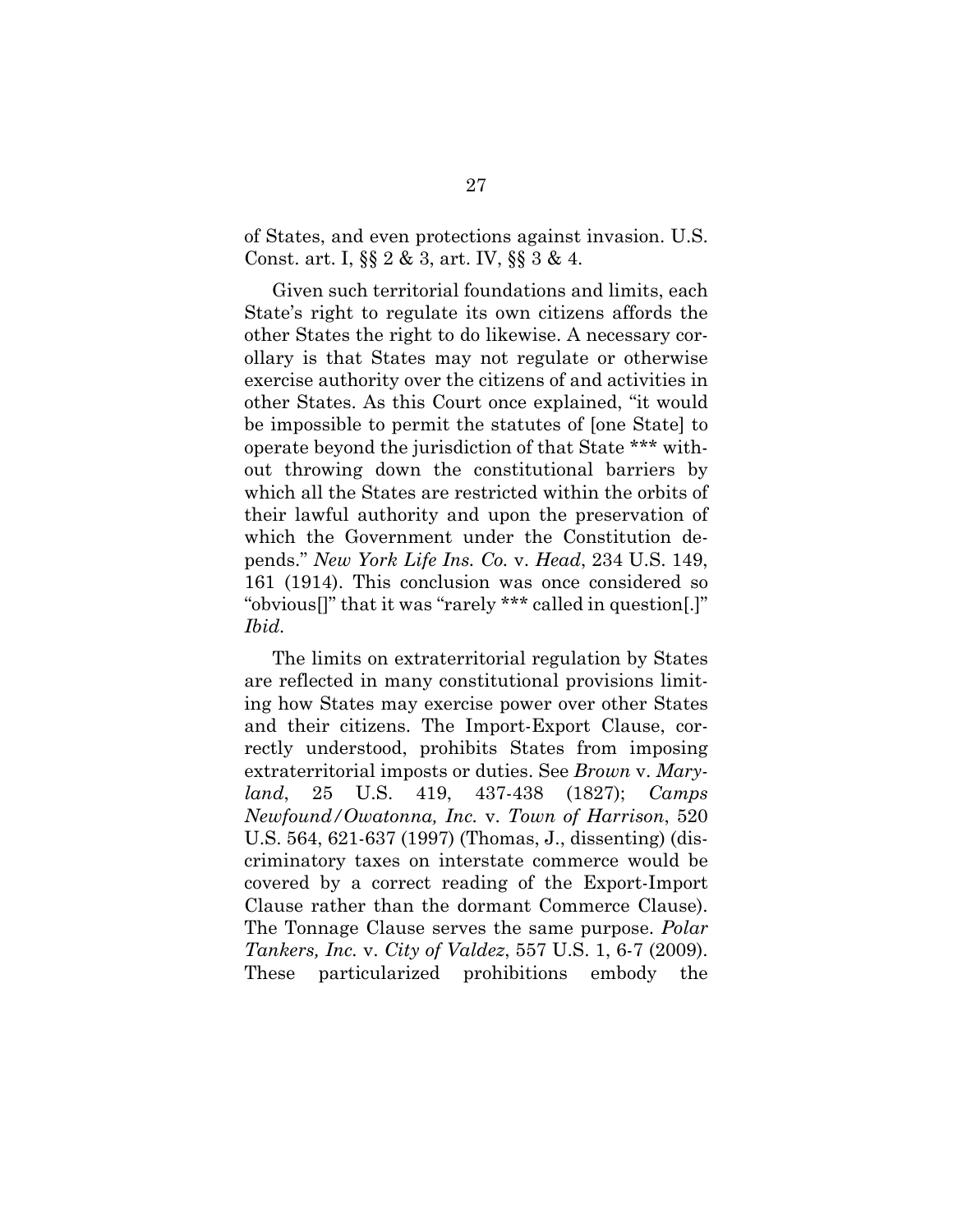overarching structural constitutional command that state power be tied to territory.

While the Constitution imposes territorial limits on States, it simultaneously ensures national mobility of persons, goods (including pork), and capital among the States. Through various structural and textual means, it guarantees each citizen free entry and exit to and from different States, and access to a national commercial market. *Int'l Text-Book Co.* v. *Pigg*, 217 U.S. 91, 109 (1910) ("To carry on interstate commerce is not a franchise or a privilege granted by the state; it is a right which every citizen of the United States is entitled to exercise under the Constitution and laws of the United States."); see also, *e.g.*, U.S. Const. amend. XIV, §1 (citizens of the United States are citizens of any State in which they choose to reside, ensuring free exit and entry between and among the States); U.S. Const. art. I, §10, cl. 2 (States may not, absent congressional consent, "lay any imposts or duties on imports and exports" except for the narrow purpose of funding inspection laws); U.S. Const. art. I, §10, cl. 3 (States may not enter into any Agreement or Compact with one another or with a foreign power without congressional consent). Each of these provisions, and various others, helps reduce barriers to interstate commerce, prevent collusion among States that might undermine effective exit or interstate market access, and generally limits a State's authority to its own territory.

2. One of the most meaningful checks created by horizontal federalism is state competition for freely mobile citizens and businesses that can exit and escape any State that seeks to overreach. Using the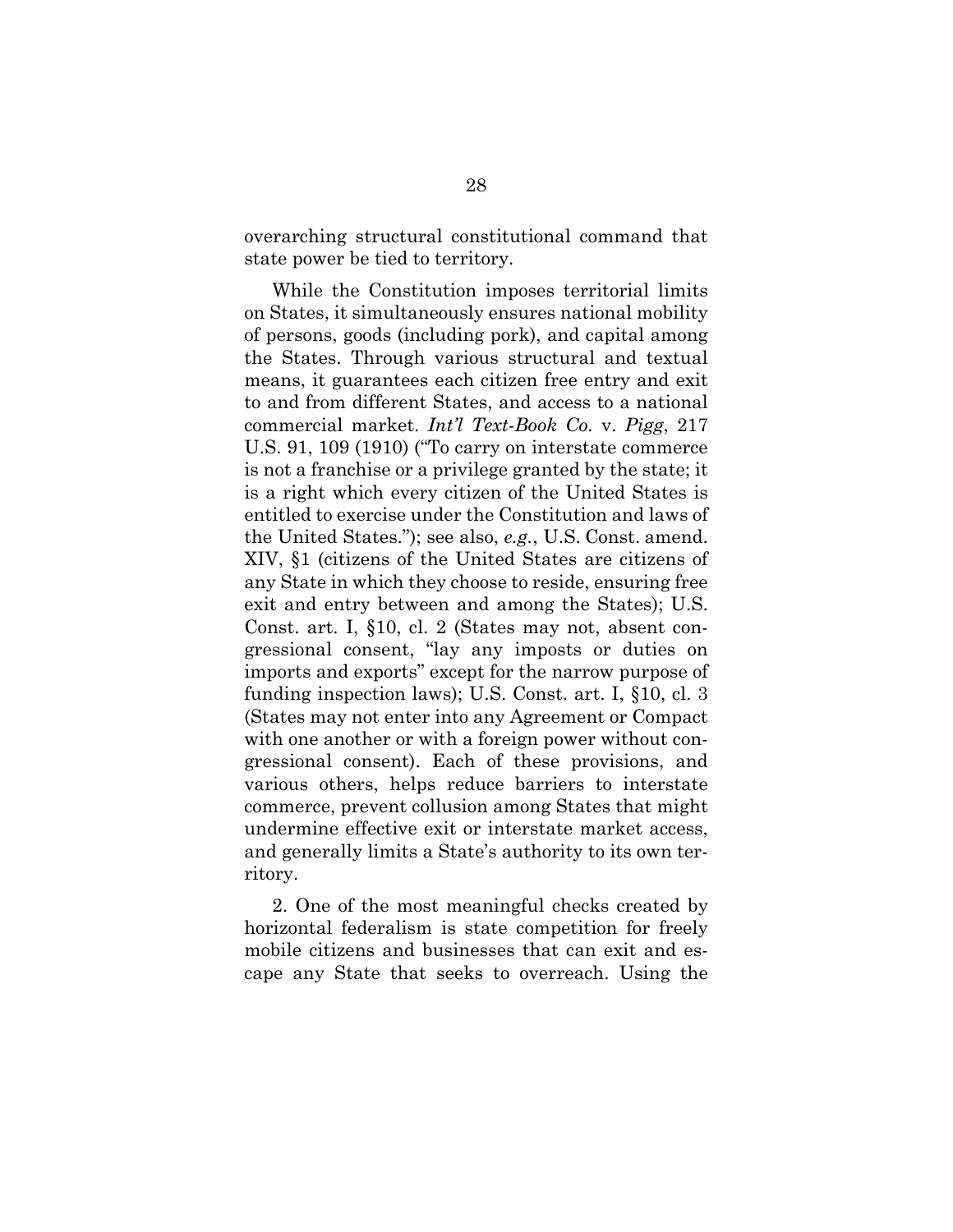familiar approach of arranging government relations such that "rival institutions can be made to check one another," Michael S. Greve, *The Upside-Down Constitution* 40 (2012), and have the means and motives "to resist encroachments of the others," States compete with each other, but may not collude or encroach, The Federalist No. 51, pp. 321-322 (Clinton Rossiter ed., 1961) (James Madison). While this approach is oft-celebrated at the national level in the separation-ofpowers context, it is also reflected in the horizontal limits on state power designed to invite competition and prevent encroachment.

Given the horizontal structures of federalism—territorial constraints on state power, mobility, and access to the national market—"voting with one's feet" becomes a more viable option. Mobile citizens and businesses thus become "consumers" of state government and States must compete for their presence and citizenship. The mobility provided by horizontal "federalism will enable citizens to choose among varying bundles of public services and the taxes that come with them, and it will force the [state] governments to compete for productive citizens and firms." Greve*, The Upside-Down Constitution* at 6. If one State overregulates those within its territory, citizens and businesses may relocate to more appealing States without having to forfeit access to commerce with the market in their former State or in other States. The "principal constitutional advantage" of such citizen mobility "is to discipline governments." *Id*. at 7; see also *Gregory* v. *Ashcroft*, 501 U.S. 452, 458 (1991) (structure of federalism "makes government more responsive by putting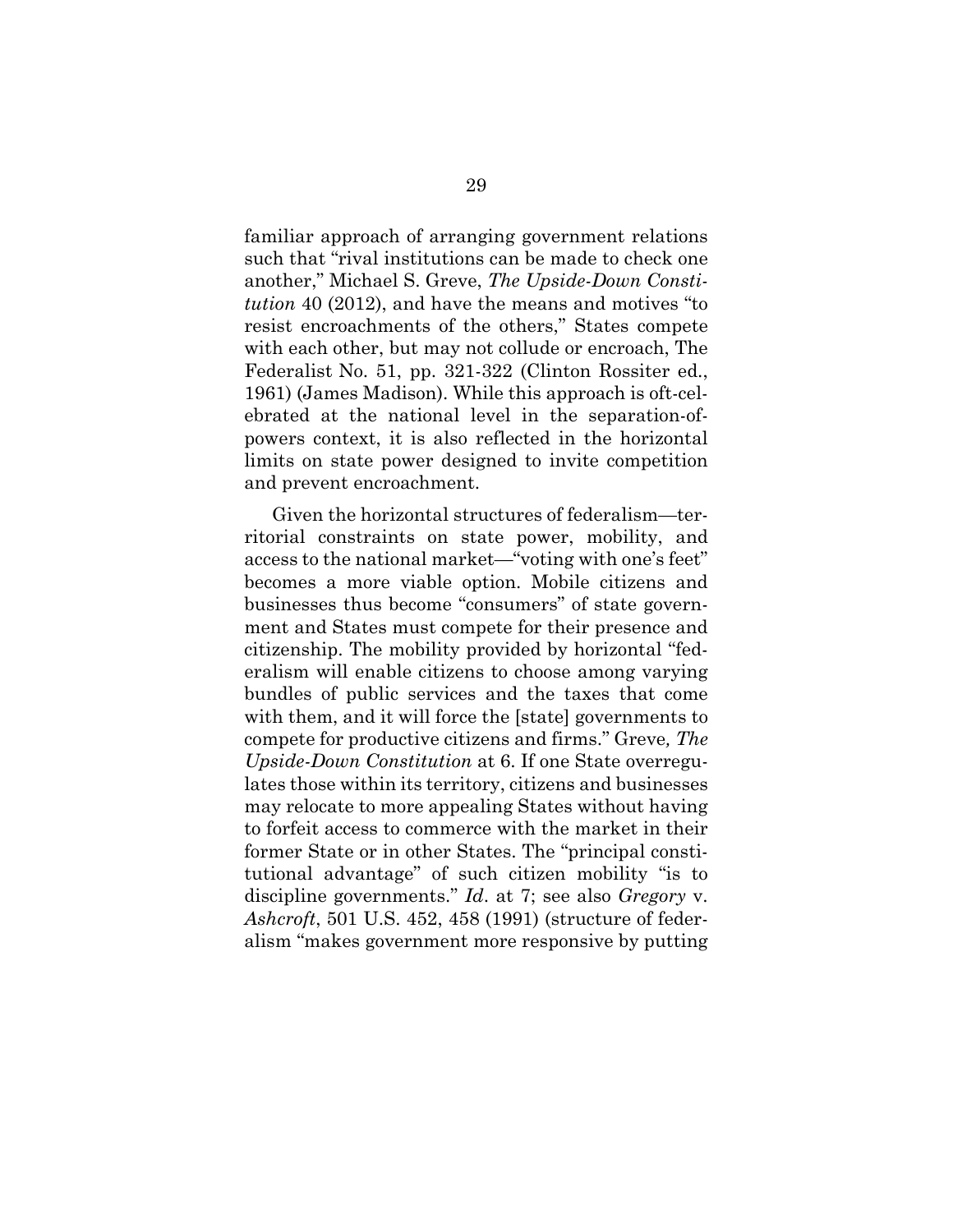the States in competition for a mobile citizenry").[27](#page-39-0) Proposition 12 subverts that discipline precisely by exporting California regulations thus making "escape" impossible and offsetting the competitive consequences of its local regulatory choices. See *supra*, at 13, 14-15.

3. Many of these textual and structural elements have been given short shrift over the years, and no longer perform their original role in the Constitution, to the detriment of its structure of horizontal federalism and its barriers to interstate predation. But where past errors created a gap, alternative jurisprudence often arose to fill that gap. These alternatives were sometimes underinclusive, overbroad, or both, relative to the original structure and textual provisions.

As relevant here, the dormant Commerce Clause filled the vacuum created by the removal of textual and structural checks to state interference with interstate commerce and mobility. The theory was less tied to the text and structure, had internal inconsistencies, and smacked of judicial policy making. *E.g. Camps Newfound/Owatonna, Inc.*, 520 U.S. at 618 (Thomas, J., dissenting) ("We have used the Clause to make policy-laden judgments that we are ill equipped and arguably unauthorized to make."). But it was

<span id="page-39-0"></span><sup>27</sup> Promoting horizontal competition among the States is a constitutional safeguard comparable to Madison's solution for political factionalism. The solution to factionalism was to have multiple competing factions that would rival and check each other, thereby making more difficult any dangerous combination or exercise of power. The Federalist No. 10, pp. 80-83 (Clinton Rossiter ed., 1961) (James Madison). Horizontal state competition operates analogously.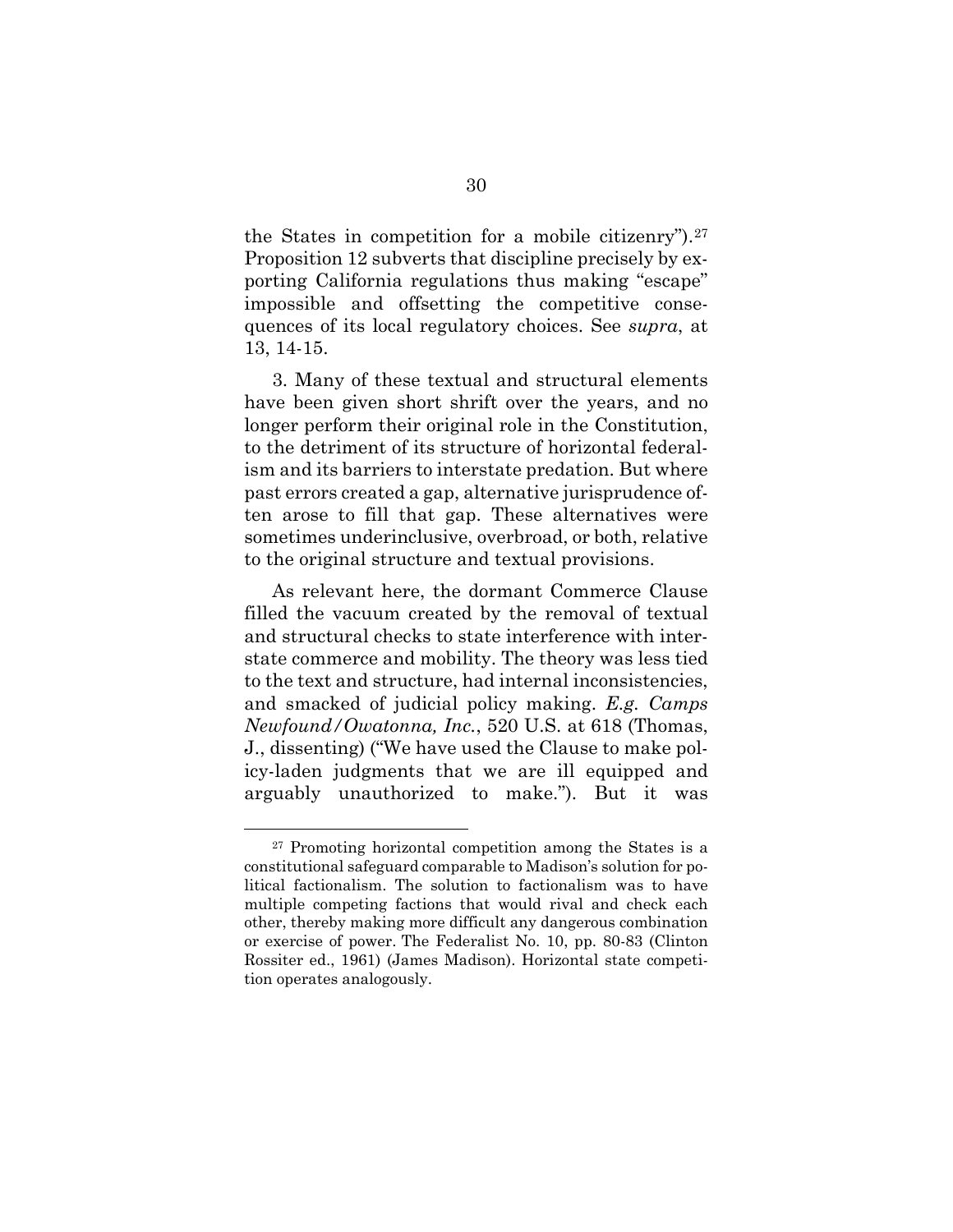ultimately necessary to shore up the damage done to the overall structure and function of the Constitution's horizontal federalism. And it preserved federalism by placing territorial limits on a State's ability to regulate interstate commerce. In that crucial respect, the rule preserves, however awkwardly, a piece of the constitutional architecture.[28](#page-40-0)

Indeed, the Constitution was so necessary because, when the Founders gathered to draft the Constitution, "[i]nterference with the arteries of commerce was cutting off the very lifeblood of the nation." *Tenn. Wine*, 139 S. Ct. at 2460 (citing M. Farrand, *The Framing of the Constitution of the United States* 7 (1913)). Hamilton and Madison recognized that state protectionism could breed interstate conflict, and that a national market would be a preferrable alternative. *Ibid.*

Of course, federalism's "numerous advantages," *Gregory*, 501 U.S. at 458, depend on federalism's horizontal safeguards, including territoriality principles. Little if anything would be left of those advantages if States could erect trade barriers, export the costs of their experiments, and escape accountability for the results, as California has done with Proposition 12.

<span id="page-40-0"></span><sup>28</sup> Admittedly, "formalistic" distinctions—between interstate commerce and the States' internal affairs; between "direct" and "indirect" imposition on interstate commerce; between a non-citizen's consent to jurisdiction and forbidden, extraterritorial exercise of jurisdiction—often have proven difficult. See, *e.g.*, *Quill Corp.* v. *North Dakota*, 504 U.S. 298, 309-310 (1992) (describing the difficulties in the context of the dormant Commerce Clause), overruled by *South Dakota* v. *Wayfair*, 138 S. Ct. 2080 (2018). But whatever the efforts to overcome such line-drawing difficulties, the resulting rules must remain constitutionally *i.e*., territorially—grounded.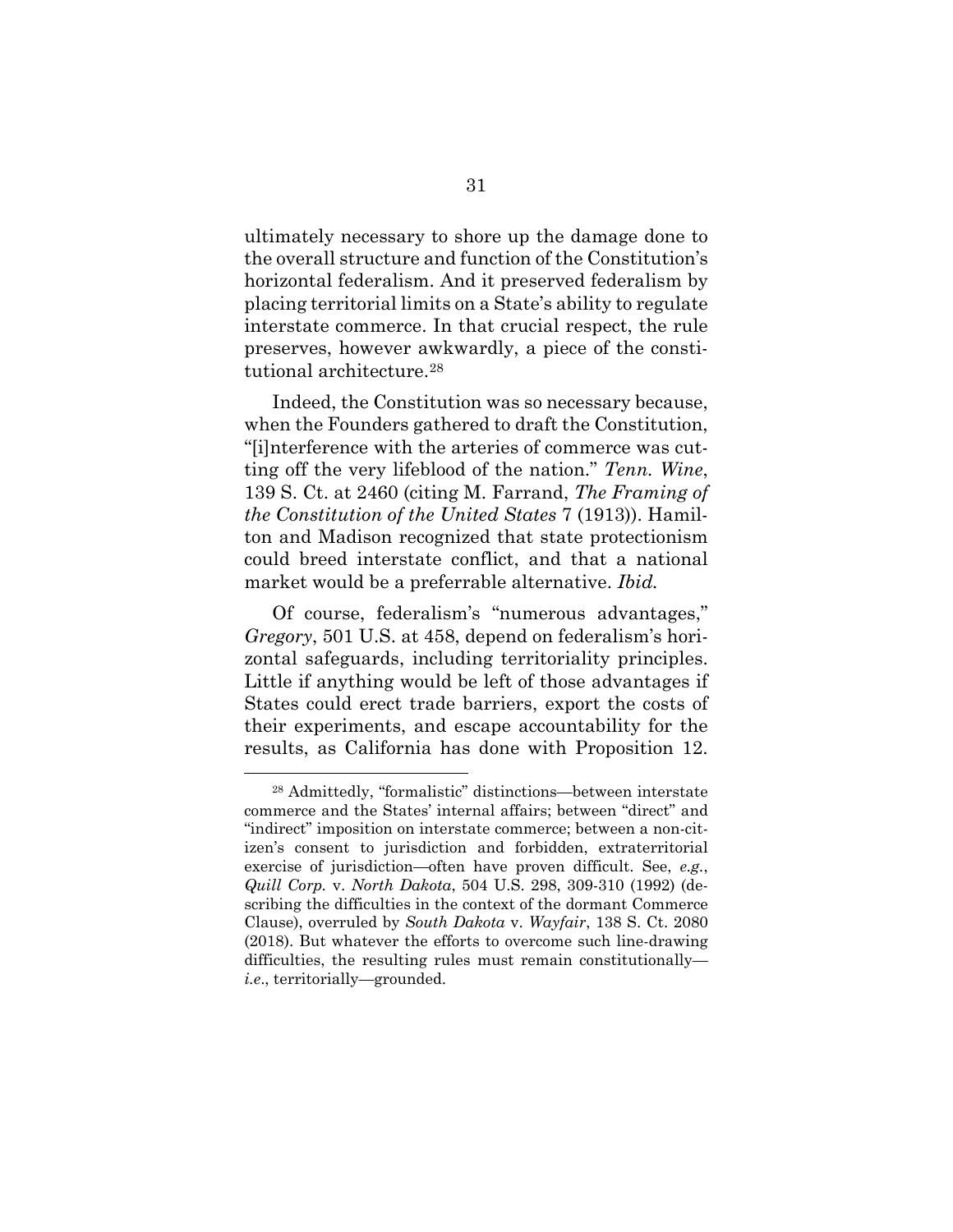See *supra* at 13, 14-15. That conclusion too flows from this Court's cases: "[T]o the extent that the burden of state regulation falls on interests outside the state, it is unlikely to be alleviated by the operation of those political restraints normally exerted when interests within the state are affected." *Southern Pac. Co.*, 325 U.S. at 767 n.2.

<span id="page-41-0"></span>**C. California's effort to regulate pork production beyond its borders is forbidden by a proper understanding of the Commerce Clause and the structure of horizontal federalism.** 

One path for reversing the decision below is for this Court to adopt a properly exclusive reading of the limited original understanding of what it means to regulate interstate commerce and return one of the structural checks on state power that the Constitution created. Whether such an approach were adopted as a direct return to past understandings, or embedded within the rubric of the dormant Commerce Clause as a way to define and limit that doctrine and its loosest elements, it would be an improvement over simply abandoning all constitutional limits and leaving the matter to Congress to play whack-a-mole with creative state depredations on interstate commerce. The Constitution does not allow States to condition access to their markets, and the label placed on the jurisprudence is less important than fidelity to the Constitution's text, structure, and history. One can get rid of the bathwater of excessive judicial discretion and policymaking without tossing the baby of divestment of state power to regulate interstate commerce and extraterritorial conduct.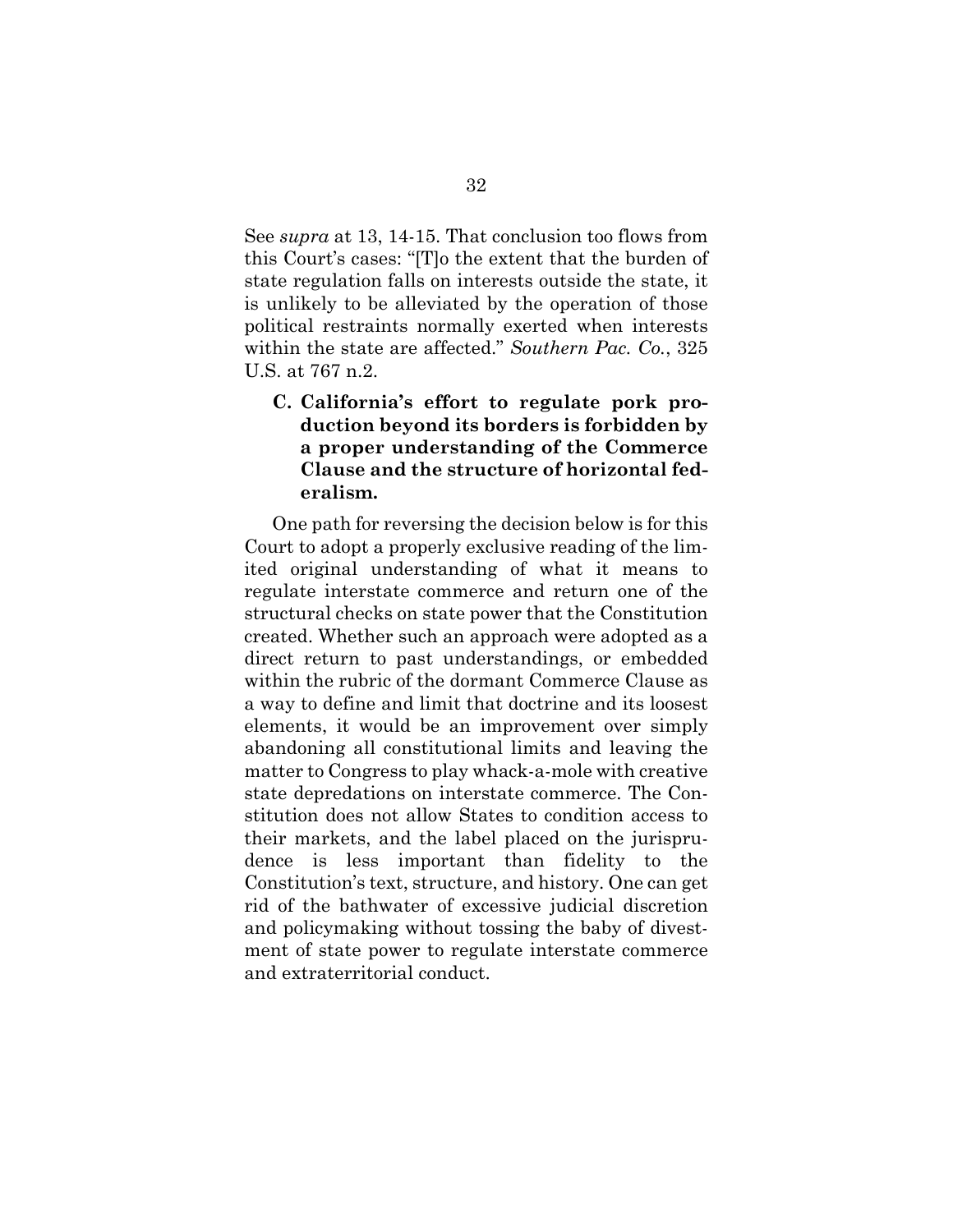Under the principles articulated above, California's actions do not merely *affect* interstate commerce, they are directly targeted at such commerce and enforced, with roving California inspections, on local activities far beyond California's borders. That California's rules nominally apply to California pork producers as well is all the more egregious because California is home to less than 0.2 percent of the Nation's national breeding herd, Pet. App. 80a, while the brunt of the burden of complying with its regulations falls on farmers in the 49 States that raise the other 99.87% of the sows. Furthermore, "[t]he mere fact that the effects of [California's law] are triggered only by sales of [pork] within the State \*\*\* does not validate the law if it regulates the out-of-state transactions" or activities "of [the farmers] who sell in-state." *Brown-Forman Distillers Corp.* v. *New York State Liquor Auth.,* 476 U.S. 573, 580 (1986). Indeed, exporting those costs nationwide mitigates the adverse competitive consequences of California's regulation on its own farmers, prevents its consumers from escaping the increased costs of pork, and thus increases the offense to horizontal federalism.

The text of the Commerce Clause—properly limited—and the Constitution's structure forbid California from imposing those harms on its sister States and the national economy.

### **CONCLUSION**

<span id="page-42-0"></span>California has attempted to impose its preferences regarding local animal husbandry on the Nation as a whole, using restrictions on commerce traveling into California as a cudgel to enforce its demands. That